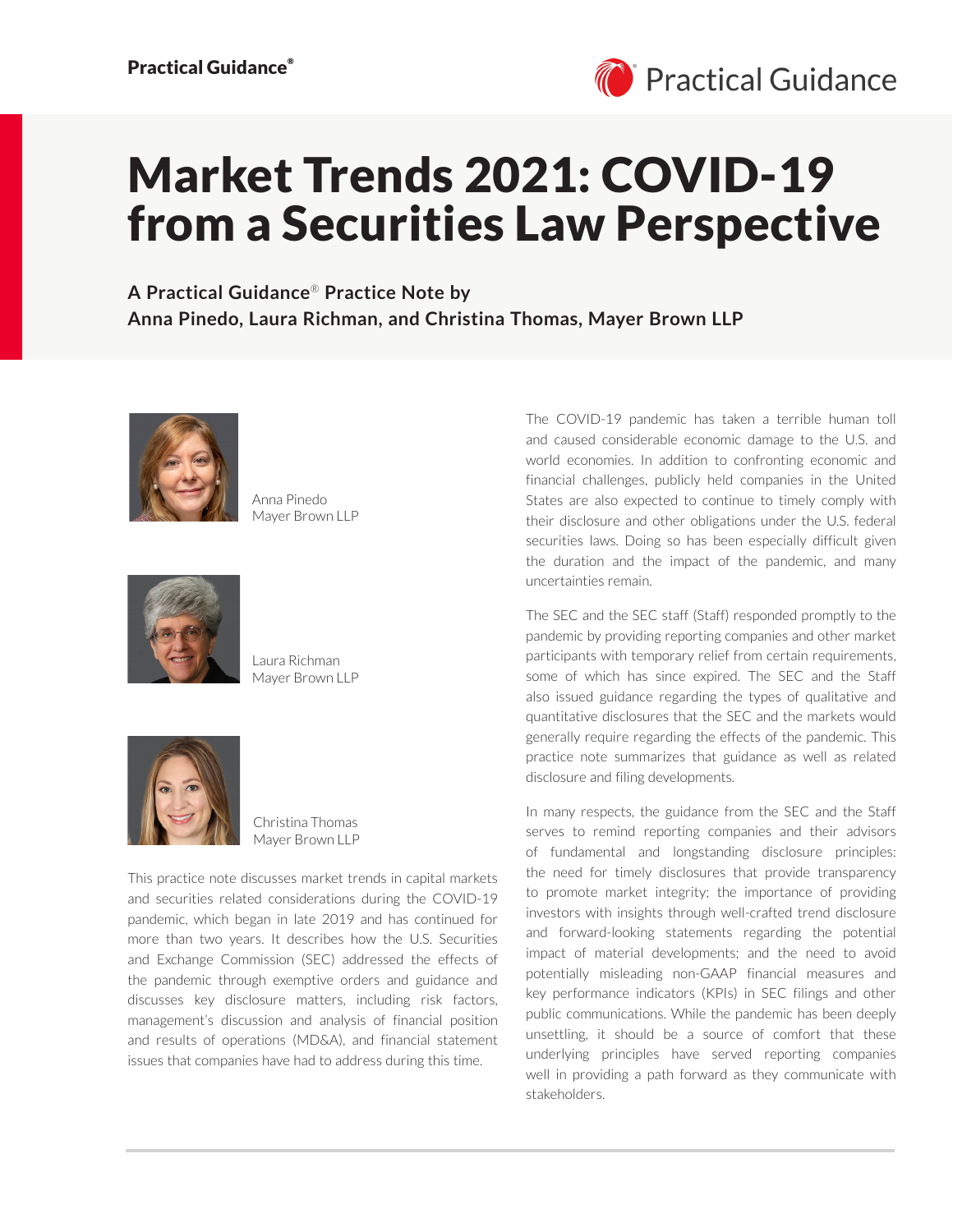For additional information on SEC's response to COVID-19, see COVID-19 Update: SEC and Nasdaq Response and [Updated SEC C&DIs,](https://advance.lexis.com/open/document/lpadocument/?pdmfid=1000522&pddocfullpath=%2Fshared%2Fdocument%2Fanalytical-materials%2Furn%3AcontentItem%3A5YRM-PT61-F5T5-M28P-00000-00&pdcontentcomponentid=500750&pdteaserkey=sr0&pditab=allpods&ecomp=-trg&earg=sr0) [SEC's Conditional Reporting Relief](https://advance.lexis.com/open/document/lpadocument/?pdmfid=1000522&pddocfullpath=%2Fshared%2Fdocument%2Fanalytical-materials%2Furn%3AcontentItem%3A5YJH-K7H1-DY33-B4N4-00000-00&pdcontentcomponentid=500750&pdteaserkey=sr0&pditab=allpods&ecomp=-trg&earg=sr0)  [and COVID-19 Disclosure Guidance: First Analysis](https://advance.lexis.com/open/document/lpadocument/?pdmfid=1000522&pddocfullpath=%2Fshared%2Fdocument%2Fanalytical-materials%2Furn%3AcontentItem%3A5YJH-K7H1-DY33-B4N4-00000-00&pdcontentcomponentid=500750&pdteaserkey=sr0&pditab=allpods&ecomp=-trg&earg=sr0), [COVID-19 Update: The SEC's Temporary Relief from Certain](https://advance.lexis.com/open/document/lpadocument/?pdmfid=1000522&pddocfullpath=%2Fshared%2Fdocument%2Fanalytical-materials%2Furn%3AcontentItem%3A602K-DTF1-F22N-X2T6-00000-00&pdcontentcomponentid=500750&pdteaserkey=sr0&pditab=allpods&ecomp=-trg&earg=sr0)  [Requirements of Regulation Crowdfunding](https://advance.lexis.com/open/document/lpadocument/?pdmfid=1000522&pddocfullpath=%2Fshared%2Fdocument%2Fanalytical-materials%2Furn%3AcontentItem%3A602K-DTF1-F22N-X2T6-00000-00&pdcontentcomponentid=500750&pdteaserkey=sr0&pditab=allpods&ecomp=-trg&earg=sr0), [COVID-19](https://advance.lexis.com/open/document/lpadocument/?pdmfid=1000522&pddocfullpath=%2Fshared%2Fdocument%2Fanalytical-materials%2Furn%3AcontentItem%3A5YTX-GTW1-JJ6S-62KN-00000-00&pdcontentcomponentid=500750&pdteaserkey=sr0&pditab=allpods&ecomp=-trg&earg=sr0)  [Update: Q&A for Public Companies,](https://advance.lexis.com/open/document/lpadocument/?pdmfid=1000522&pddocfullpath=%2Fshared%2Fdocument%2Fanalytical-materials%2Furn%3AcontentItem%3A5YTX-GTW1-JJ6S-62KN-00000-00&pdcontentcomponentid=500750&pdteaserkey=sr0&pditab=allpods&ecomp=-trg&earg=sr0) [SEC Reporting](https://advance.lexis.com/open/document/lpadocument/?pdmfid=1000522&pddocfullpath=%2Fshared%2Fdocument%2Fanalytical-materials%2Furn%3AcontentItem%3A5YDF-2BY1-JKHB-6366-00000-00&pdcontentcomponentid=500750&pdteaserkey=sr0&pditab=allpods&ecomp=-trg&earg=sr0)  [Companies: Considering the Impact of the Coronavirus on](https://advance.lexis.com/open/document/lpadocument/?pdmfid=1000522&pddocfullpath=%2Fshared%2Fdocument%2Fanalytical-materials%2Furn%3AcontentItem%3A5YDF-2BY1-JKHB-6366-00000-00&pdcontentcomponentid=500750&pdteaserkey=sr0&pditab=allpods&ecomp=-trg&earg=sr0)  [Public Disclosure and Other Obligations: First Analysis](https://advance.lexis.com/open/document/lpadocument/?pdmfid=1000522&pddocfullpath=%2Fshared%2Fdocument%2Fanalytical-materials%2Furn%3AcontentItem%3A5YDF-2BY1-JKHB-6366-00000-00&pdcontentcomponentid=500750&pdteaserkey=sr0&pditab=allpods&ecomp=-trg&earg=sr0), and [COVID-19 Ramifications for Public Companies—SEC](https://advance.lexis.com/open/document/lpadocument/?pdmfid=1000522&pddocfullpath=%2Fshared%2Fdocument%2Fanalytical-materials%2Furn%3AcontentItem%3A5YG6-9661-F528-G0K7-00000-00&pdcontentcomponentid=500750&pdteaserkey=sr0&pditab=allpods&ecomp=-trg&earg=sr0)  [Disclosures, SEC Filings and Shareholder Meeting Logistics:](https://advance.lexis.com/open/document/lpadocument/?pdmfid=1000522&pddocfullpath=%2Fshared%2Fdocument%2Fanalytical-materials%2Furn%3AcontentItem%3A5YG6-9661-F528-G0K7-00000-00&pdcontentcomponentid=500750&pdteaserkey=sr0&pditab=allpods&ecomp=-trg&earg=sr0)  [First Analysis.](https://advance.lexis.com/open/document/lpadocument/?pdmfid=1000522&pddocfullpath=%2Fshared%2Fdocument%2Fanalytical-materials%2Furn%3AcontentItem%3A5YG6-9661-F528-G0K7-00000-00&pdcontentcomponentid=500750&pdteaserkey=sr0&pditab=allpods&ecomp=-trg&earg=sr0)

For an overview of practical guidance on COVID-19 covering various practice areas, including capital markets, see [Coronavirus \(COVID-19\) Resource Kit](https://advance.lexis.com/open/document/lpadocument/?pdmfid=1000522&pddocfullpath=%2Fshared%2Fdocument%2Fanalytical-materials%2Furn%3AcontentItem%3A5YD8-0P11-F30T-B00R-00000-00&pdcontentcomponentid=500749&pdteaserkey=sr0&pditab=allpods&ecomp=-trg&earg=sr0).

## **SEC Pronouncements**

As noted above, the SEC has provided certain temporary relief to reporting companies and the Staff has issued substantial disclosure guidance during the COVID-19 pandemic. As the pandemic continues and governments and companies take additional precautionary measures that may impact businesses, more disclosure-related and filing or compliance issues may arise. Accordingly, companies should monitor the SEC website for any subsequent SEC orders or guidance.

### **SEC Exemptive Order for Public Companies**

In March 2020 the SEC provided [temporary extensions](https://www.sec.gov/rules/other/2020/34-88318.pdf) for certain public company filing obligations that could not be timely met due to COVID-19. However, that relief, which applied only to filings that would otherwise have been due on or before July 1, 2020, expired and was not extended.

The SEC also provided [relief](https://www.sec.gov/rules/other/2020/34-88318.pdf) from the obligation under the SEC's proxy rules to furnish materials to securityholders when mail delivery is not possible if certain conditions are satisfied. The exemptive relief applied to delivery to any securityholder with a mailing address in an area where the common carrier had suspended delivery of service of the type or class usually used for the solicitation as a result of COVID-19, and the company or other person making the solicitation had made a good faith effort to furnish the soliciting materials to the securityholder. According to an [SEC update](https://www.sec.gov/news/public-statement/update-commissions-targeted-regulatory-relief-assist-market-participants) on targeted COVID-19 relief, although this relief does not have a specified expiration date, few registrants are expected to need to avail themselves of this relief with respect to proxy materials sent to domestic mailing addresses. The relief remains available to registrants needing to send proxy materials to international addresses if the common carrier has suspended delivery service as a result of COVID-19.

For additional information about the SEC exemptive order, see [SEC's Conditional Reporting Relief and COVID-19](https://advance.lexis.com/open/document/lpadocument/?pdmfid=1000522&pddocfullpath=%2Fshared%2Fdocument%2Fanalytical-materials%2Furn%3AcontentItem%3A5YJH-K7H1-DY33-B4N4-00000-00&pdcontentcomponentid=500750&pdteaserkey=sr0&pditab=allpods&ecomp=-trg&earg=sr0)  [Disclosure Guidance: First Analysis.](https://advance.lexis.com/open/document/lpadocument/?pdmfid=1000522&pddocfullpath=%2Fshared%2Fdocument%2Fanalytical-materials%2Furn%3AcontentItem%3A5YJH-K7H1-DY33-B4N4-00000-00&pdcontentcomponentid=500750&pdteaserkey=sr0&pditab=allpods&ecomp=-trg&earg=sr0)

### **SEC Division of Corporation Finance Guidance**

On March 25, 2020, the SEC's Division of Corporation Finance (Division) issued CF Disclosure Guidance: Topic [No. 9](https://www.sec.gov/corpfin/coronavirus-covid-19) (CF#9) to provide guidance on disclosure and other securities law obligations that companies should consider with respect to COVID-19. CF#9 recognized that it may be difficult for companies to assess or predict with precision the broad effects of COVID-19 and that its actual impact will depend on many factors beyond a company's control and knowledge. At the same time, CF#9 observed "the effects COVID-19 has had on a company, what management expects its future impact will be, how management is responding to evolving events, and how it is planning for COVID-19-related uncertainties can be material to investment and voting decisions."

CF#9 emphasized that under the SEC's principles-based disclosure framework, "disclosure requirements can apply to a broad range of evolving business risks even in the absence of a specific line item requirement that names the particular risk presented." As examples, CF#9 noted that COVID-19 related disclosures "may be necessary or appropriate in management's discussion and analysis, the business section, risk factors, legal proceedings, disclosure controls and procedures, internal control over financial reporting, and the financial statements."

On June 23, 2020, the Division supplemented CF#9 by issuing [CF Disclosure Guidance: Topic No. 9A](https://www.sec.gov/corpfin/covid-19-disclosure-considerations) (CF#9A). This guidance provides additional views on companies' ongoing assessment of the impact of COVID-19, including operations, liquidity, and capital resources disclosures that companies should consider related to COVID-19-related disruptions. CF #9A notes that companies are making a diverse range of operational adjustments to respond to the pandemic, such as the transition to telework, supply chain and distribution adjustments, and suspension or modification of certain operations to comply with health and safety guidelines. CF #9A indicates that these types of adjustments could impact a company in a way that would be material to an investment or voting decision, triggering disclosure obligations.

CF #9A also recognized that companies have been undertaking a diverse and sometimes complex range of financing activities in response to the pandemic—including, for example, entering into or amending credit facilities and public and private financings—each of which may have novel terms and structures. CF #9A reminds companies to provide robust and transparent disclosure regarding short- and long-term liquidity and funding risks, especially new risks or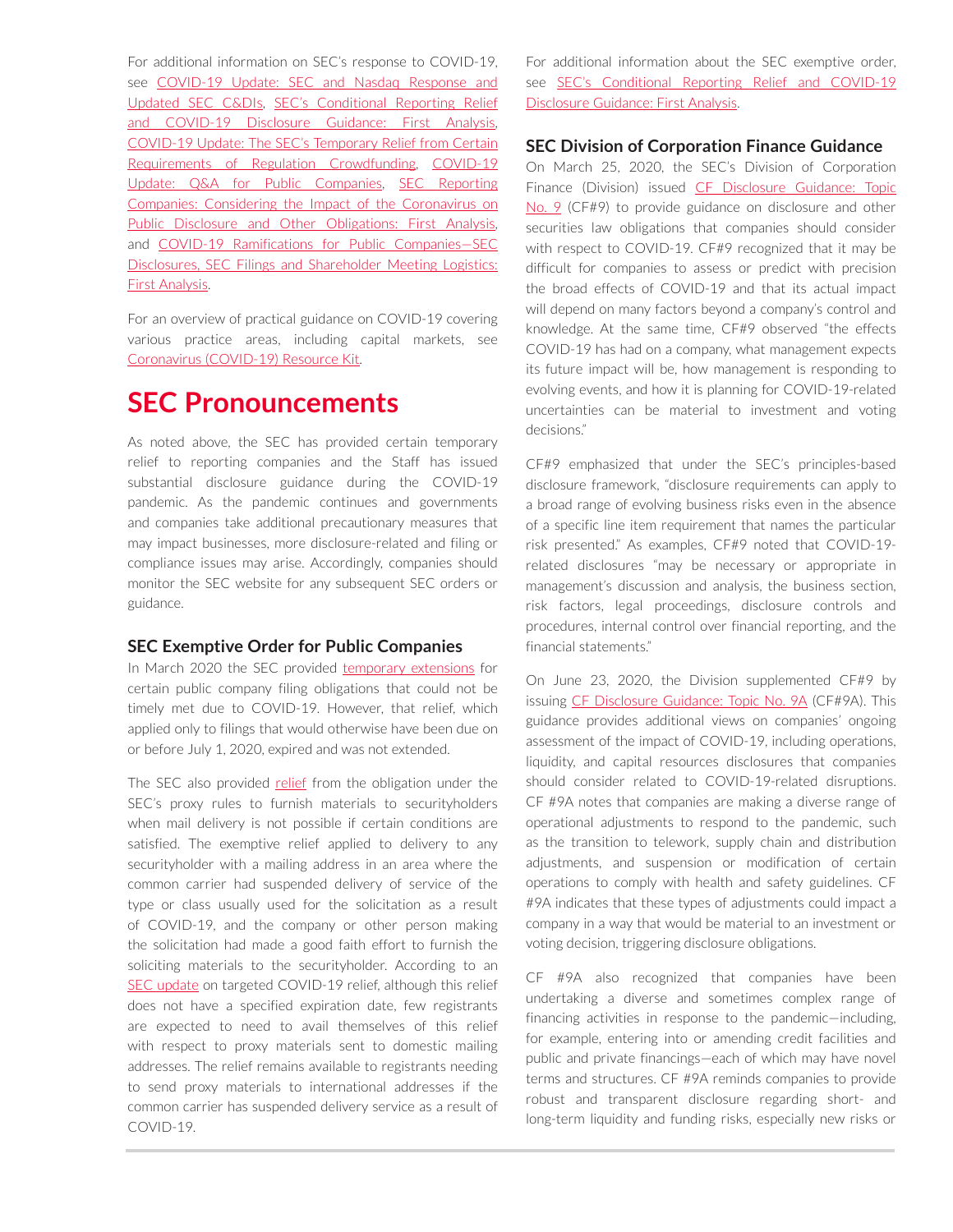uncertainties. The Division noted that companies have made some of these disclosures in their earnings releases and encouraged companies to evaluate whether such information, in light of its potential materiality, should also be discussed in MD&A.

For additional information about CF#9 and CF #9A, see [COVID-19 Update: SEC Staff Issues Additional Disclosure](https://advance.lexis.com/open/document/lpadocument/?pdmfid=1000522&pddocfullpath=%2Fshared%2Fdocument%2Fanalytical-materials%2Furn%3AcontentItem%3A607X-NN71-FBV7-B3HV-00000-00&pdcontentcomponentid=500750&pdteaserkey=sr0&pditab=allpods&ecomp=-trg&earg=sr0)  [Guidance.](https://advance.lexis.com/open/document/lpadocument/?pdmfid=1000522&pddocfullpath=%2Fshared%2Fdocument%2Fanalytical-materials%2Furn%3AcontentItem%3A607X-NN71-FBV7-B3HV-00000-00&pdcontentcomponentid=500750&pdteaserkey=sr0&pditab=allpods&ecomp=-trg&earg=sr0)

### *Assessing and Disclosing the Evolving Impact of COVID-19*

To illustrate the potential impacts COVID-19 that could give rise to disclosure obligations, CF#9 included the following non-exhaustive series of questions for companies to consider with respect both to their present and future disclosure obligations:

- How has COVID-19 impacted your financial condition and results of operations?
- How has COVID-19 impacted your capital and financial resources, including your overall liquidity position and outlook?
- How do you expect COVID-19 to affect assets on your balance sheet and your ability to timely account for those assets?
- Do you anticipate any material impairments, increases in allowances for credit losses, restructuring charges, other expenses, or changes in accounting judgments?
- Have COVID-19-related circumstances such as remote work arrangements adversely affected your ability to maintain operations, including controls and procedures?
- Have you experienced challenges in implementing your business continuity plans or do you foresee requiring material expenditures to do so?
- Do you expect COVID-19 to materially affect the demand for your products or services?
- Do you anticipate a material adverse impact from COVID-19 on your supply chain or the methods used to distribute your products or services?
- Will your operations be materially impacted by any constraints or other impacts on your human capital resources and productivity?
- Are travel restrictions and border closures expected to have a material impact on your ability to operate and achieve your business goals?

CF#9 encourages disclosure tailored to the company's business, providing material information about the impact of COVID-19 through the eyes of management. In addition, CF#9 encourages companies to "proactively revise and update disclosures as facts and circumstances change." CF#9 further reminds companies that they can present forwardlooking information in a manner that would be covered by the safe harbors in Section 27A (15 U.S.C. § 77z-2) of the Securities Act of 1933, as amended (Securities Act), and Section 21E (15 U.S.C. § 78u-5) of the Securities Exchange Act of 1934, as amended (Exchange Act).

CF #9A also suggests that companies consider a broad range of questions as they evaluate the impacts of COVID-19, including:

- What are the material operational challenges that management and the board of directors are monitoring and evaluating?
- How is the company's overall liquidity position and outlook evolving?
- Have you accessed revolving lines of credit or raised capital in the public or private markets to address your liquidity needs?
- Have COVID-19-related impacts affected the company's ability to access traditional funding sources on the same or reasonably similar terms as were available to it in recent periods?
- Is the company at material risk of not meeting covenants in its credit and other agreements?
- If the company includes metrics, such as cash burn rate or daily cash use, in its disclosures, is it providing a clear definition of the metric and explaining how management uses the metric in managing or monitoring liquidity?
- Is the company able to timely service its debt and other obligations?
- Have capital expenditures been reduced and if so, how?
- Have terms with customers been altered?
- Is the company relying on supplier finance programs to manage its cash flow?
- Has the company considered whether disclosure is required of subsequent events in the financial statements and known trends or uncertainties in MD&A?

In addition, CF #9A reminds management to consider whether conditions and events, taken as a whole, raise substantial doubt about the company's ability to meet its obligations as they become due within one year after the issuance of the financial statements and whether there is substantial doubt about the company's ability to continue as a going concern. As it relates to MD&A disclosure, CF #9A notes that the following questions should be considered: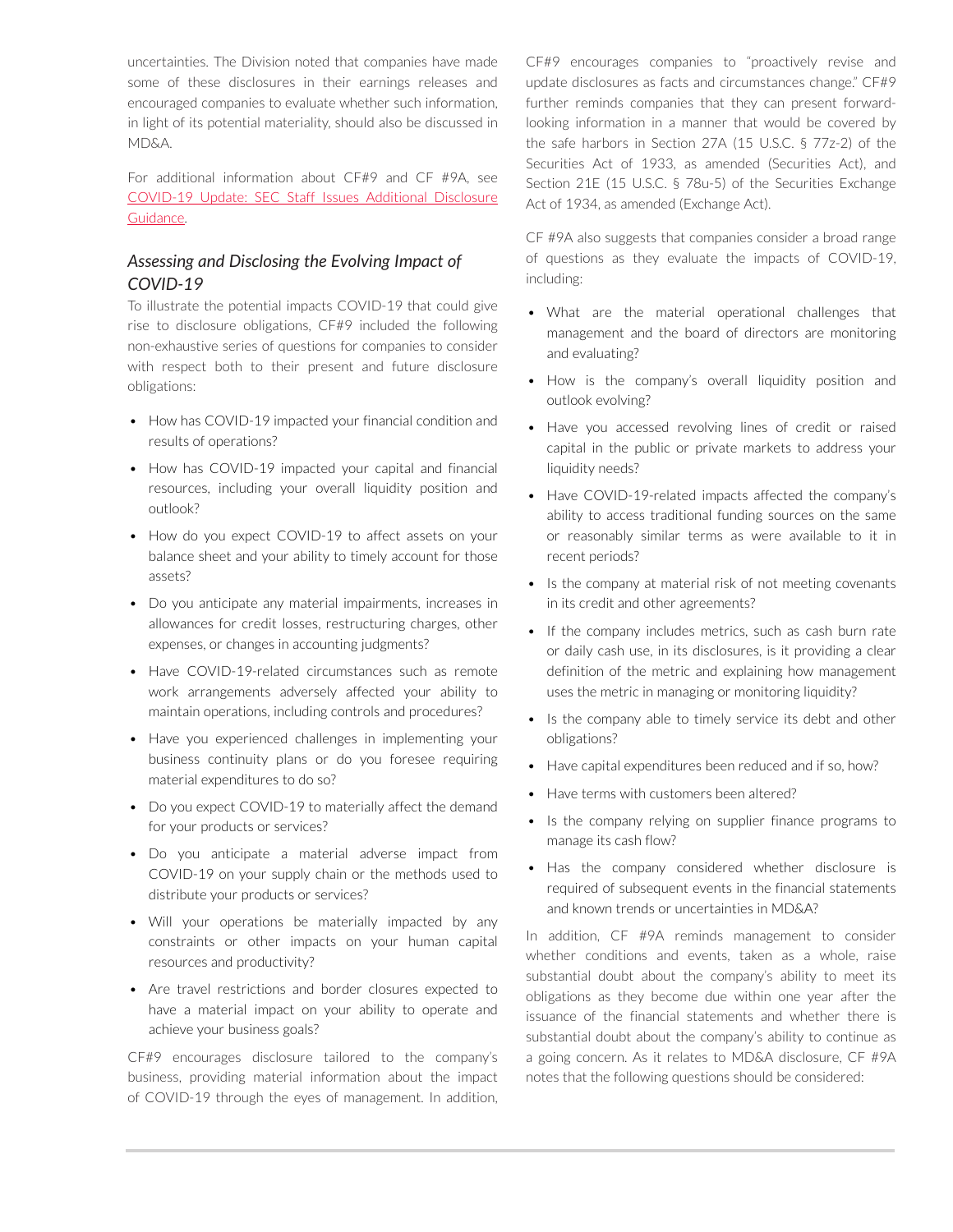- Are there conditions and events that give rise to the substantial doubt about the company's ability to continue as a going concern? For example, have you defaulted on outstanding obligations? Have you faced labor challenges or a work stoppage?
- What are your plans to address these challenges? Have you implemented any portion of those plans?

Investors and the SEC are likely to review any COVID-19 disclosure carefully. Accordingly, public companies should allow sufficient time before filing periodic reports for drafting, reviewing, and revising any proposed COVID-19 related disclosures. For example, companies should consider drafting more detailed risk factors, or updating existing risk factors, relating to COVID-19 for inclusion in their next SEC filing for which risk factor disclosure is required. As noted in CF#9, such disclosure must be specific and tailored to the specific impacts to the company's operations from the COVID-19 outbreak. Similarly, companies should update their MD&A COVID-19-related disclosures well in advance of their next SEC filing and should discuss with their accountants whether financial statement footnote disclosure of the effects of COVID-19 is appropriate, including as a subsequent event footnote.

Accounting for the effects of the COVID-19 pandemic in preparing MD&A is discussed below under "Management's Discussion and Analysis."

Because of the rapidly changing COVID-19 situation and related impacts on companies, it is especially important for companies to consider all aspects of their business, including communicating with business units that may not normally be part of their disclosure controls and procedures, to determine whether any additional information should be disclosed.

### *Trading before Dissemination of Material Nonpublic Information*

CF#9 reminds companies and related persons to consider their federal securities law obligations when issuing or trading in their company's securities. CF#9 emphasizes that when companies, directors, officers, and other corporate insiders are aware of material COVID-19 impacts or risks to their company that have not been publicly disclosed, they "should refrain from trading in the company's securities until such information is disclosed to the public."

In addition, CF#9 warns companies to avoid selective disclosures regarding the impact of COVID-19 by broadly disseminating such material information. Companies should consider, depending on their particular circumstances, whether "they need to revisit, refresh, or update previous disclosure to the extent that the information becomes materially inaccurate." As discussed below, companies should also consider when they have a duty to disclose material information and ensure that they are not releasing positive news while in possession of undisclosed negative news, and the need for any disclosure, if made, to be complete and accurate in all material respects.

### *Reporting Earnings and Financial Results*

CF#9 also addressed earnings releases recognizing that the ongoing and evolving COVID-19 situation "may present a number of novel or complex accounting issues that, depending on the particular facts and circumstances, may take time to resolve" and encourages companies to address financial reporting matters earlier than usual, consulting with experts as needed.

CF#9 also reminded companies of their obligations with respect to non-GAAP financial measures, including the SEC's recent guidance with respect to disclosure of KPIs and metrics, as discussed below.

The SEC has expressed its willingness to discuss, on a caseby-case basis, issues that may arise in connection with COVID-19, in addition to the ones discussed above, for reporting companies. Companies should discuss any such concerns with the Staff of the Division.

### **SEC Division of Corporation COVID-19-Related Perk C&DI**

Companies that have offered new or modified benefits to executive officers because of the COVID-19 pandemic should consider Regulation S-K compliance and disclosure [interpretation \(C&DI\) 219.05,](https://www.sec.gov/divisions/corpfin/guidance/regs-kinterp.htm) which the Staff of the Division issued in September 2020 to assess whether those benefits constitute perquisites or personal benefits for purposes of executive compensation disclosure and determination of a company's named executive officers. According to C&DI 219.05 an item is not a perquisite or personal benefit if it is integrally and directly related to the performance of the executive's duties. On the other hand, if an item that confers a direct or indirect benefit has a personal aspect, without regard to whether it may be provided for a business reason or for the company's convenience, it is a perquisite or personal benefit unless it is generally available on a nondiscriminatory basis to all employees.

C&DI 219.05 recognizes that the COVID-19 pandemic can be considered when assessing whether an item is integrally and directly related to the performance of an executive's duties. This C&DI notes that providing enhanced technology needed to make the executive's home the primary workplace upon imposition of local stay-at-home orders would generally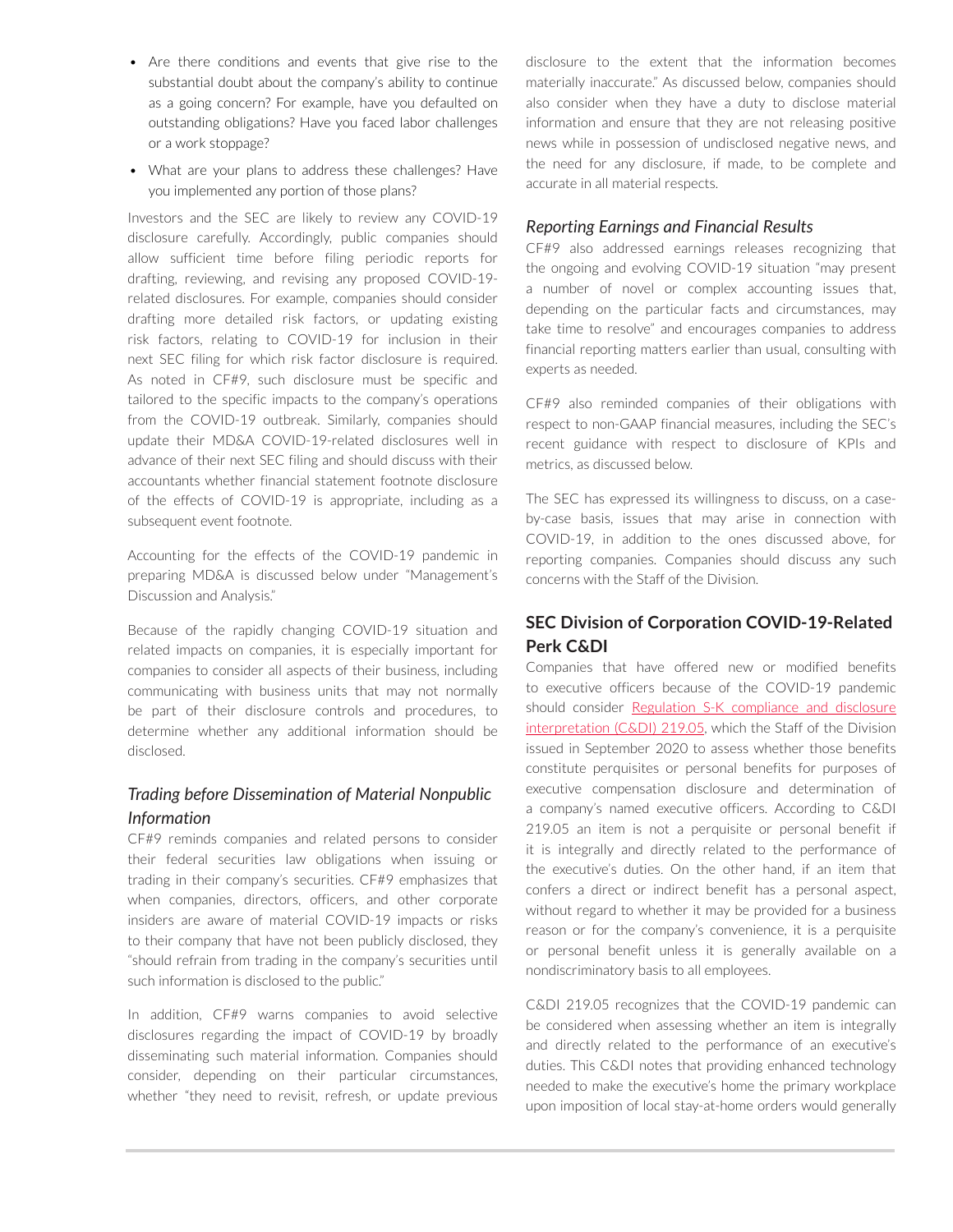not be a perquisite or personal benefit but provides that new health-related or personal transportation benefits provided to address new risks arising because of COVID-19 may be perquisites or personal benefits even if the company provided such benefits because of the COVID-19 pandemic, unless they are generally available to all employees.

#### **Joint Statement**

On April 8, 2020, former SEC Chairman Jay Clayton and former Division Director William Hinman issued a joint statement titled [The Importance of Disclosure – For](https://www.sec.gov/news/public-statement/statement-clayton-hinman) [Investors, Markets and Our Fight Against COVID-19](https://www.sec.gov/news/public-statement/statement-clayton-hinman) (Statement). In the Statement, Chairman Clayton and Division Director Hinman noted that "[i]n the coming weeks, our public companies will be issuing earnings releases and conducting analyst and investor calls." They urged "companies to provide as much information as is practicable regarding their current financial and operational status, as well as their future operational and financial planning," and provided several observations and requests for companies to consider as they prepare their disclosures, focusing primarily on forward-looking statements. These observations and requests build upon previous guidance issued by the Division. While the SEC has a new chair and new director of the Division, much of this guidance is still relevant and provides a helpful way to continue the company's narrative as the pandemic continues.

In short, Chairman Clayton and Division Director Hinman highlighted several disclosure points, including:

- Company disclosures should reflect the current state of COVID-19 affairs and outlook and, in particular, respond to investor interest in:
	- o Where the company stands today, operationally and financially
	- o How the company's COVID-19 response, including its efforts to protect the health and well-being of its workforce and customers, is progressing –and–
	- o How the company's operations and financial condition may change
- Historical information may be relatively less significant.
- Providing detailed information regarding future operating conditions and resource needs is challenging, but important.
- High-quality disclosure will not only benefit investors and companies but will also promote valuable communication and coordination across the economy.
- Companies that respond to the call for forward-looking disclosure should avail themselves of the forward-looking safe harbors in the U.S. federal securities laws.

• Good faith attempts to provide appropriately framed forward-looking statements would not be second-guessed by the SEC.

Although the Statement provides that the SEC would not expect to second-guess good faith attempts at providing forward-looking information, the SEC will not be the only interested party reviewing the disclosures. Investors, and more particularly the U.S. securities class action bar, will have the benefit of hindsight when assessing the adequacy of these disclosures. Since these persons will not be bound by the SEC's views, companies should satisfy the conditions necessary to take advantage of the safe harbor provisions of the U.S. federal securities laws to provide a defense against any lawsuits if actual results differ from the forward-looking information, as discussed below under Materiality and Forward-Looking Statements.

For more information about forward-looking statements generally, see [Safe Harbors for Forward-Looking Statements](https://advance.lexis.com/open/document/lpadocument/?pdmfid=1000522&pddocfullpath=%2Fshared%2Fdocument%2Fanalytical-materials%2Furn%3AcontentItem%3A576Y-2CH1-DXPM-S04B-00000-00&pdcontentcomponentid=500749&pdteaserkey=sr0&pditab=allpods&ecomp=-trg&earg=sr0) and [Forward-Looking Statements Safe Harbor Checklist.](https://advance.lexis.com/open/document/lpadocument/?pdmfid=1000522&pddocfullpath=%2Fshared%2Fdocument%2Fforms%2Furn%3AcontentItem%3A5JFD-52G1-FG68-G4HY-00000-00&pdcontentcomponentid=500751&pdteaserkey=sr0&pditab=allpods&ecomp=-trg&earg=sr0)

#### **Other Related SEC Pronouncements**

In addition to the items discussed above, the SEC and its various divisions and offices have issued a significant amount of COVID-19-driven or -related guidance and relief for public companies in a relatively short time, covering their disclosure obligations, SEC filings, shareholder meetings, and the markets generally.

#### *Form 144 Paper Filings*

On April 10, 2020, the Division [announced](https://www.sec.gov/corpfin/announcement/form-144-paper-filings-email-option) that it was providing temporary relief from the requirement to file paper copies of Form 144 during the period from April 10, 2020, through June 30, 2020. Specifically, the Staff said that it will not recommend enforcement action to the SEC if Forms 144 are submitted via email in lieu of mailing or delivering the paper form to the SEC if the filer attaches a complete Form 144 as a PDF attachment to an email sent to [PaperForms144@SEC.gov.](mailto:mailto:PaperForms144@SEC.gov) In a June 25, 2020, [announcement](https://www.sec.gov/corpfin/announcement/form-144-paper-filings-email-option-update), the Division extended the temporary relief period for those who submit Forms 144 until the Division provides public notice that it no longer will be in effect; that notice will be published at least two weeks before the announced termination date.

In addition, if a filer is unable to provide a manual signature on a Form 144 submitted by email, the Staff will not recommend enforcement action if the filer provides a typed form of signature in lieu of the manual signature and:

• The signatory retains a manually signed signature page or other document authenticating, acknowledging, or otherwise adopting his or her signature that appears in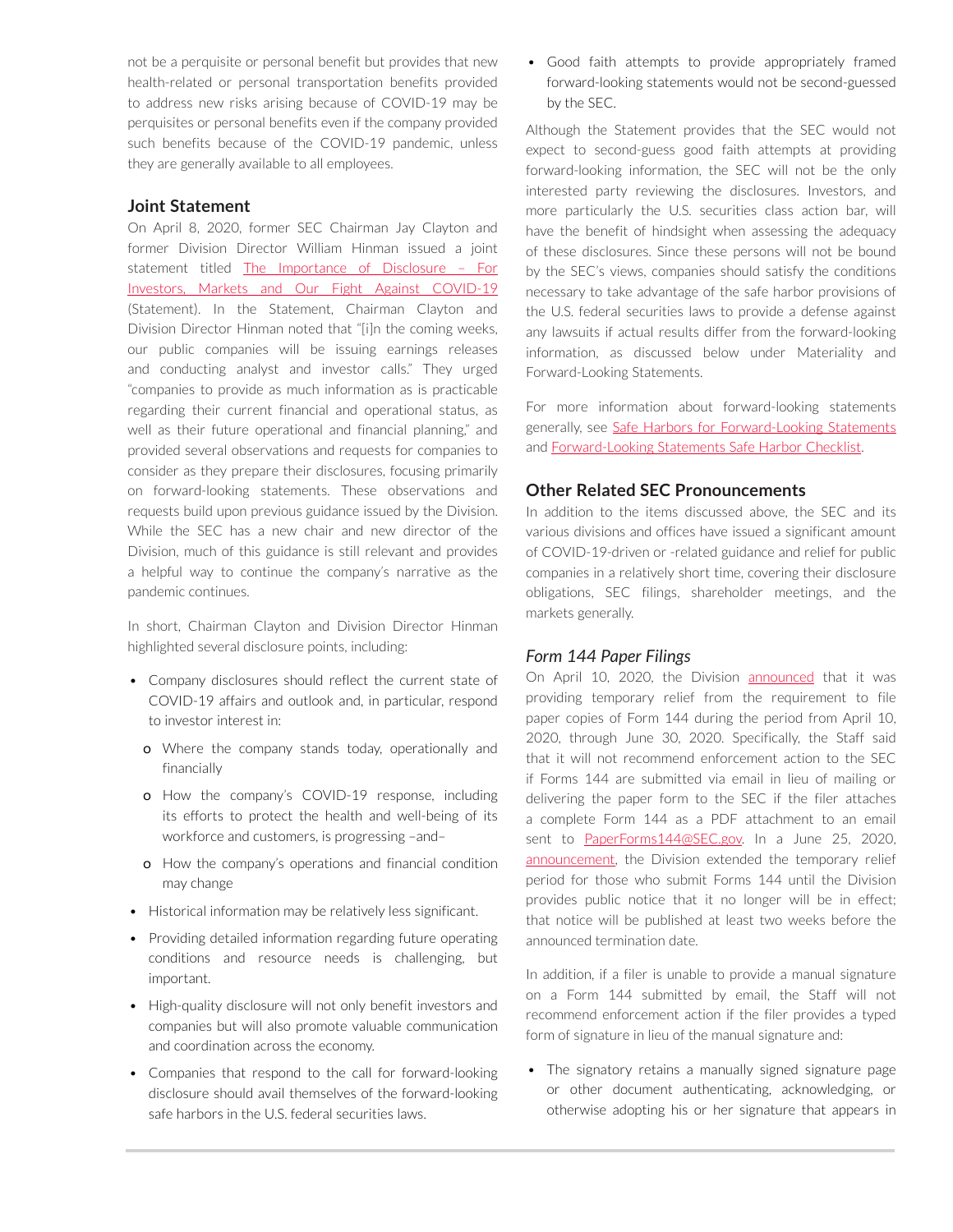typed form within the electronic submission and provides such document, as promptly as practicable, upon request by Division or other Staff

- Such document indicates the date and time when the signature was executed
- The filer or submitter (except for natural persons) establishes and maintains policies and procedures governing this process

On December 22, 2020, the SEC proposed amendments to Rule 144 that, if adopted, would mandate electronic filing of all Form 144 notices for Rule 144 resales of the securities of issuers that are subject to the reporting requirements of Section 13 (15 U.S.C. § 78m) or Section 15(d) (15 U.S.C. § 78o) of the Exchange Act, and would eliminate the paper filing option. The Rule 144 and Form 144 rule proposals were included in the SEC's Fall 2021 rulemaking agenda but the timing and substance of any SEC action on these matters is not yet known.

See Rule 144 Holding Period and Form 144 Filings, 2020 SEC LEXIS 5310.

For additional information regarding Form 144 and the proposed amendments, see [Domestic Resales of](https://advance.lexis.com/open/document/lpadocument/?pdmfid=1000522&pddocfullpath=%2Fshared%2Fdocument%2Fanalytical-materials%2Furn%3AcontentItem%3A5ND4-1K51-JFDC-X0N0-00000-00&pdcontentcomponentid=500749&pdteaserkey=sr0&pditab=allpods&ecomp=-trg&earg=sr0) [Unregistered Securities: Rule 144, Section 4\(a\)\(1½\), and](https://advance.lexis.com/open/document/lpadocument/?pdmfid=1000522&pddocfullpath=%2Fshared%2Fdocument%2Fanalytical-materials%2Furn%3AcontentItem%3A5ND4-1K51-JFDC-X0N0-00000-00&pdcontentcomponentid=500749&pdteaserkey=sr0&pditab=allpods&ecomp=-trg&earg=sr0)  [Section 4\(a\)\(7\)](https://advance.lexis.com/open/document/lpadocument/?pdmfid=1000522&pddocfullpath=%2Fshared%2Fdocument%2Fanalytical-materials%2Furn%3AcontentItem%3A5ND4-1K51-JFDC-X0N0-00000-00&pdcontentcomponentid=500749&pdteaserkey=sr0&pditab=allpods&ecomp=-trg&earg=sr0) and [Rule 144: SEC's Proposed Amendments](https://advance.lexis.com/open/document/lpadocument/?pdmfid=1000522&pddocfullpath=%2Fshared%2Fdocument%2Fanalytical-materials%2Furn%3AcontentItem%3A621B-93V1-JF1Y-B3TT-00000-00&pdcontentcomponentid=500750&pdteaserkey=sr0&pditab=allpods&ecomp=-trg&earg=sr0).

#### *Shareholder Meetings*

On April 7, 2020 (and updated on January 19, 2022), the Staff of the Divisions of Corporation Finance and Investment Management provided updated [guidance](https://www.sec.gov/ocr/staff-guidance-conducting-annual-meetings-light-covid-19-concerns) to assist issuers, shareholders, and other market participants affected by COVID-19 with meeting their obligations under the federal proxy rules. The guidance focused on the following matters:

• **Changing the date, time, or location of a shareholder meeting.** The Staff took the position that an issuer that has already mailed and filed its definitive proxy materials can notify shareholders of a change in the date, time, or location of its shareholder meeting without mailing additional soliciting materials or amending its proxy materials if it (1) issues a press release announcing such change, (2) files the announcement as definitive additional soliciting material on EDGAR, and (3) takes all reasonable steps necessary to inform other intermediaries in the proxy process (such as any proxy service provider) and other relevant market participants (such as the appropriate national securities exchange) of such change.

The Staff expects issuers to take these actions promptly after deciding to change the date, time, or location of the meeting and sufficiently in advance of the meeting to alert the market to the change in a timely manner. If issuers have not yet mailed and filed their definitive proxy materials, they should consider whether to include disclosures regarding the possibility that the date, time, or location of the meeting will change due to COVID-19. Such determination should be made based on each issuer's particular facts and circumstances and the reasonable likelihood of such a change.

**Virtual shareholder meetings.** Recognizing that many issuers were contemplating conducting "virtual" shareholder meetings through the internet or other electronic means in lieu of in-person meetings, the Staff said that it expects issuers to notify their shareholders, intermediaries in the proxy process, and other market participants of such plans in a timely manner and disclose clear directions as to the logistical details of the "virtual" or "hybrid" meetings, including how shareholders can remotely access, participate in, and vote at such meetings. Issuers that have already filed and mailed their definitive proxy materials would not need to mail additional soliciting materials (including new proxy cards) solely to switch to a "virtual" or "hybrid" meeting if they follow the steps described above for announcing a change in the meeting date, time, or location.

In light of this Staff guidance, the proxy statement disclosure for a virtual meeting must disclose all necessary information for shareholders to attend and vote their shares, including what information and documentation is needed to vote at the meeting and differences in procedures for record shareholders and beneficial shareholders to participate. It is helpful to indicate when the virtual meeting website will be opened to log in, ideally at least 15 minutes before the meeting is scheduled to begin, and whether there is a telephone number, email address, or chat feature available to report and resolve technical problems.

**Presentation of shareholder proposals.** Considering the potential difficulties involved in attending annual meetings in person, the Staff encouraged issuers, to the extent feasible under state law, to provide shareholder proponents or their representatives with the ability to present their proposals through alternative means, such as by phone, during the 2020 and 2021 proxy seasons. Furthermore, to the extent a shareholder proponent or representative is not able to attend the annual meeting and present the proposal due to the inability to travel or other hardships related to COVID-19, the Staff would consider this to be "good cause" under Exchange Act Rule 14a-8(h) (17 C.F.R. § 240.14a-8(h)) should issuers assert the absence as a basis to exclude a proposal submitted by the shareholder proponent for any meetings held in the following two calendar years.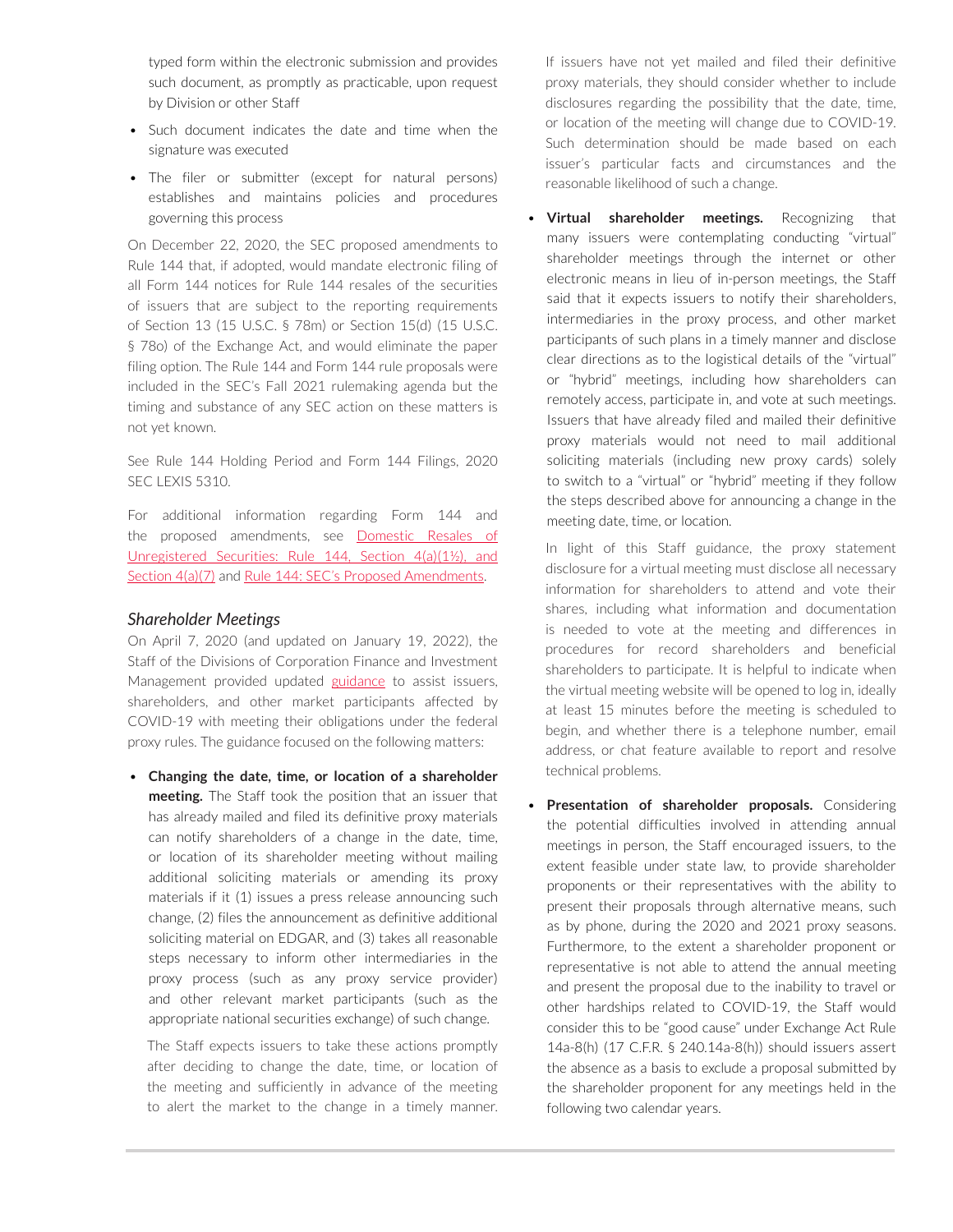• **Delays in printing and mailing of full set of proxy materials.** The Staff understands that some issuers in the current COVID-19 environment would like to furnish their proxy materials through the "notice-only" delivery option permitted by Exchange Act Rule 14a-16 (17 C.F.R. § 240.14a-16) but have concerns about their ability to comply with certain provisions of the rule. The Staff encouraged issuers affected by printing and mailing delays caused by COVID-19 to use all reasonable efforts to comply with the rule without putting the health or safety of anyone involved at risk. In circumstances where delays are unavoidable due to COVID-19-related difficulties, the Staff would not object to an issuer using the "noticeonly" delivery option in a manner that, while not meeting all aspects of the notice and timing requirements of Rule 14a-16, will nonetheless provide shareholders with proxy materials sufficiently in advance of the meeting to review these materials and exercise their voting rights under state law in an informed manner and if the issuer announces the change in the delivery method by following the steps described above for announcing a change in the meeting date, time, or location.

For further practical guidance on proxy materials and shareholder meetings, see Proxy Statement and Annual [Meeting Resource Kit](https://advance.lexis.com/open/document/lpadocument/?pdmfid=1000522&pddocfullpath=%2Fshared%2Fdocument%2Fanalytical-materials%2Furn%3AcontentItem%3A5MM6-CB71-K054-G29V-00000-00&pdcontentcomponentid=500749&pdteaserkey=sr0&pditab=allpods&ecomp=-trg&earg=sr0).

#### *Authentication Document Retention Requirements*

On March 24, 2020, the Staff of the Divisions of Corporation Finance, Investment Management, and Trading and Markets [announced](https://www.sec.gov/corpfin/announcement/staff-statement-regarding-rule-302b-regulation-s-t-light-covid-19-concerns) relief from certain of the manual signature and document retention requirements of Rule 302(b) of Regulation S-T (17 C.F.R. § 232.302(b)). Rule 302(b) requires that each signatory to documents electronically filed with the SEC "manually sign a signature page or other document authenticating, acknowledging or otherwise adopting his or her signature that appears in typed form within the electronic filing." Such documents must be executed before or at the time the electronic filing is made. Further, electronic filers must retain such documents for a period of five years and furnish copies to the SEC or the Staff upon request. The Staff statement provided that electronic filers who cannot comply with Rule 302(b) may establish policies and procedures that allow them to retain a manually signed signature page or other authentication document, indicating the date and time of signing, to be provided to the filer "as promptly as reasonably practicable" to allow the filer to retain the document in accordance with the rules.

In November 2020, the SEC amended Rule 302 of Regulation S-T to allow for manual signatures or electronic signatures on EDGAR filings provided certain procedures are followed. Companies planning to use electronic signatures on their annual report or other filings with the SEC should be sure they implement procedures to comply with the SEC's electronic signature requirements sufficiently in advance of the filing date to the extent they have not already done so.

For more information about amended Rule 302(b), see [SEC to Permit Electronic Signatures.](https://advance.lexis.com/open/document/lpadocument/?pdmfid=1000522&pddocfullpath=%2Fshared%2Fdocument%2Fanalytical-materials%2Furn%3AcontentItem%3A61FB-PNR1-JN14-G0F8-00000-00&pdcontentcomponentid=500750&pdteaserkey=sr0&pditab=allpods&ecomp=-trg&earg=sr0) For information about document submission to the SEC generally, see Document [Submission to the SEC](https://advance.lexis.com/open/document/lpadocument/?pdmfid=1000522&pddocfullpath=%2Fshared%2Fdocument%2Fanalytical-materials%2Furn%3AcontentItem%3A5NNK-TSW1-F1H1-203J-00000-00&pdcontentcomponentid=500749&pdteaserkey=sr0&pditab=allpods&ecomp=-trg&earg=sr0).

# **Materiality and Forward-Looking Statements**

In light of the above-discussed guidance from the SEC and the Staff, companies and their advisors should review, reconsider, and discuss anew basic concepts, including that of "materiality" under the federal securities laws and the use of forward-looking statements, in preparing periodic reports and other filings with the SEC and other public disclosures.

#### **Material Information**

Information is material if there is a substantial likelihood that a reasonable investor would consider it important in making an investment decision. Materiality determinations, including those concerning COVID-19-related disclosures, are often difficult and can involve mixed questions of law and fact. The SEC has consistently noted that the company is in the best position to know what is likely to be material to investors, and this is no different under the unusual circumstances occasioned by the pandemic. However, since materiality is often judged with the benefit of hindsight, and the SEC has often looked to trading volume and stock price movements as evidence of materiality, it is essential to consider closely whether disclosures relating to COVID-19 would be viewed as impacting the market. As discussed further below, even after the Sarbanes-Oxley Act, the principle survives that material information need not be disclosed currently unless there is an affirmative duty to disclose the information.

For more information about the definition of materiality under the federal securities laws, see [Materiality: Relevant](https://advance.lexis.com/open/document/lpadocument/?pdmfid=1000522&pddocfullpath=%2Fshared%2Fdocument%2Fanalytical-materials%2Furn%3AcontentItem%3A576Y-2CH1-DXPM-S054-00000-00&pdcontentcomponentid=500749&pdteaserkey=sr0&pditab=allpods&ecomp=-trg&earg=sr0)  [Laws, Guidance, and Determination Guidelines](https://advance.lexis.com/open/document/lpadocument/?pdmfid=1000522&pddocfullpath=%2Fshared%2Fdocument%2Fanalytical-materials%2Furn%3AcontentItem%3A576Y-2CH1-DXPM-S054-00000-00&pdcontentcomponentid=500749&pdteaserkey=sr0&pditab=allpods&ecomp=-trg&earg=sr0), [Liability](https://advance.lexis.com/open/document/lpadocument/?pdmfid=1000522&pddocfullpath=%2Fshared%2Fdocument%2Fanalytical-materials%2Furn%3AcontentItem%3A5NDT-0XC1-JTNR-M30C-00000-00&pdcontentcomponentid=500749&pdteaserkey=sr0&pditab=allpods&ecomp=-trg&earg=sr0)  [under the Federal Securities Laws for Securities Offerings](https://advance.lexis.com/open/document/lpadocument/?pdmfid=1000522&pddocfullpath=%2Fshared%2Fdocument%2Fanalytical-materials%2Furn%3AcontentItem%3A5NDT-0XC1-JTNR-M30C-00000-00&pdcontentcomponentid=500749&pdteaserkey=sr0&pditab=allpods&ecomp=-trg&earg=sr0), [Materiality in Securities Fraud Actions,](https://advance.lexis.com/open/document/lpadocument/?pdmfid=1000522&pddocfullpath=%2Fshared%2Fdocument%2Fanalytical-materials%2Furn%3AcontentItem%3A62BC-GW81-FGJR-226X-00000-00&pdcontentcomponentid=500749&pdteaserkey=sr0&pditab=allpods&ecomp=-trg&earg=sr0) and [Materiality](https://advance.lexis.com/open/document/lpadocument/?pdmfid=1000522&pddocfullpath=%2Fshared%2Fdocument%2Fforms%2Furn%3AcontentItem%3A5DKD-NRT1-F4GK-M3J1-00000-00&pdcontentcomponentid=500751&pdteaserkey=sr0&pditab=allpods&ecomp=-trg&earg=sr0)  [Determination for Disclosure Checklist](https://advance.lexis.com/open/document/lpadocument/?pdmfid=1000522&pddocfullpath=%2Fshared%2Fdocument%2Fforms%2Furn%3AcontentItem%3A5DKD-NRT1-F4GK-M3J1-00000-00&pdcontentcomponentid=500751&pdteaserkey=sr0&pditab=allpods&ecomp=-trg&earg=sr0).

#### **Forward-Looking Statements**

There are a number of sections of a periodic report, including MD&A (discussed in more detail below under Form 10-K and Form 10-Q Matters) and the business section, as well as other public disclosures, such as earnings releases, in which reporting companies customarily include forward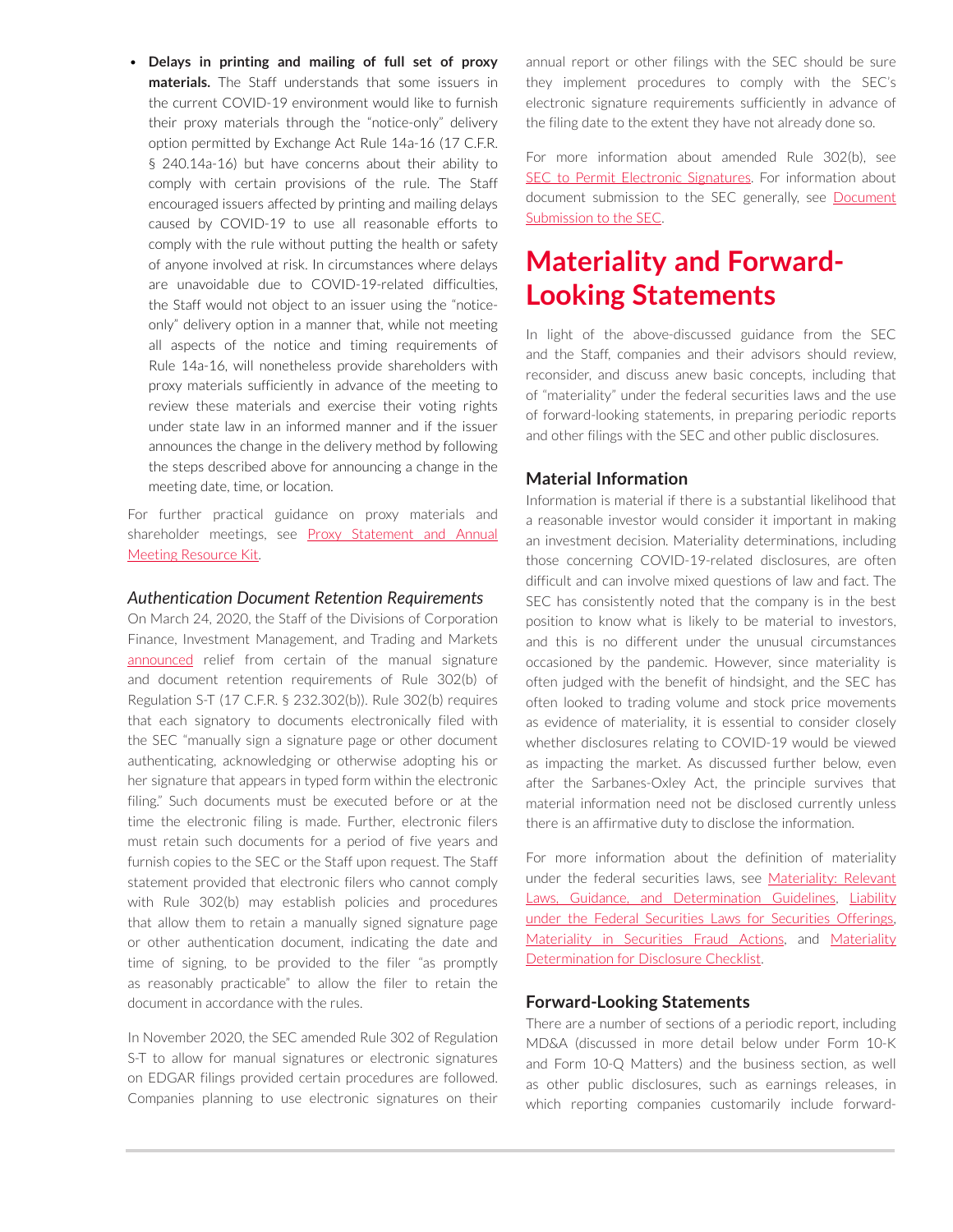looking statements. Forward-looking statements can provide insight into a company's expectations regarding its business and prospects and thus enhance the disclosure available to shareholders and other market participants. To encourage companies to provide additional forward-looking statements, the Private Securities Litigation Reform Act of 1995 (PSLRA) created two safe harbors for forward-looking statements— Section 27A of the Securities Act and Section 21E of the Exchange Act.

The safe harbors provide that in a private action brought under the Securities Act or the Exchange Act based on an untrue statement of a material fact or an omission of a material fact necessary to make the statement not misleading, an issuer (if covered by the safe harbor) would not be liable for a forward-looking statement if the statement is identified as a forward-looking statement and (1) is accompanied by meaningful cautionary statements that identify the factors that could cause actual results to differ materially from those in the forward-looking statement, or is immaterial, or (2) the plaintiff fails to prove that the forwardlooking statement (a) if made by a natural person was made with actual knowledge by that person that the statement was false or misleading or (b) if made by a business entity was made by or with the approval of an executive officer and made or approved by such officer with actual knowledge that the statement was false or misleading.

It is important to consider whether a statement constitutes a forward-looking statement, and to accompany any forwardlooking statements with meaningful cautionary language to be eligible for the protection of the safe harbor. This will depend on the context and the facts and circumstances, but would include projections of future performance, plans for future operations, and assumptions regarding the projections and plans. Often, there will be comments that may be mixed meaning that part of the comment may speak to actual events and part of the comment may refer to expectations regarding future occurrences. Drafting forward-looking disclosures relating to the potential COVID-19 effects on a company's business and financial results will require a careful review.

For more information about forward-looking statement and the statutory safe harbors, see [Safe Harbors for Forward-](https://advance.lexis.com/open/document/lpadocument/?pdmfid=1000522&pddocfullpath=%2Fshared%2Fdocument%2Fanalytical-materials%2Furn%3AcontentItem%3A576Y-2CH1-DXPM-S04B-00000-00&pdcontentcomponentid=500749&pdteaserkey=sr0&pditab=allpods&ecomp=-trg&earg=sr0)[Looking Statements](https://advance.lexis.com/open/document/lpadocument/?pdmfid=1000522&pddocfullpath=%2Fshared%2Fdocument%2Fanalytical-materials%2Furn%3AcontentItem%3A576Y-2CH1-DXPM-S04B-00000-00&pdcontentcomponentid=500749&pdteaserkey=sr0&pditab=allpods&ecomp=-trg&earg=sr0) and [Forward-Looking Statements Safe](https://advance.lexis.com/open/document/lpadocument/?pdmfid=1000522&pddocfullpath=%2Fshared%2Fdocument%2Fforms%2Furn%3AcontentItem%3A5JFD-52G1-FG68-G4HY-00000-00&pdcontentcomponentid=500751&pdteaserkey=sr0&pditab=allpods&ecomp=-trg&earg=sr0)  [Harbor Checklist](https://advance.lexis.com/open/document/lpadocument/?pdmfid=1000522&pddocfullpath=%2Fshared%2Fdocument%2Fforms%2Furn%3AcontentItem%3A5JFD-52G1-FG68-G4HY-00000-00&pdcontentcomponentid=500751&pdteaserkey=sr0&pditab=allpods&ecomp=-trg&earg=sr0).

As noted above, forward-looking statements must be accompanied by meaningful cautionary language to qualify for the safe harbor. This requires identifying the particular risks associated with the statement. Cautionary language and risks should be tailored to the projections, estimates, and opinions that are expressed, and issuers should take care not to default to generic or boilerplate statements (e.g.,

COVID-19 may affect X without giving specific reasons why that may occur). To the extent that the language warns against something that has already happened, the warning would be inadequate. An issuer's disclosure committee or other preparers of periodic reports should consider as well whether there is any actual knowledge that a forward-looking statement is misleading or that the risks described by the issuer in its previous filings already had manifested.

In preparing earnings announcements, periodic reports, and other public disclosures, issuers should consider:

- Updating their forward-looking statements disclosure
- Ensuring that risk factors are updated or expanded to include the anticipated effects of the COVID-19 pandemic
- Not referencing an occurrence in a risk factor as a hypothetical if it has actually come to pass
- Eliminating boilerplate disclaimers and disclosures regarding trends as these are disfavored by the SEC – and–
- Reviewing carefully with counsel all forward-looking and trend disclosure to vet the cautionary language

# **Non-GAAP Financial Measures and KPIs**

Two other related disclosure topics that may be affected by the pandemic include non-GAAP financial measures and KPIs.

### **Non-GAAP Financial Measures**

Non-GAAP financial performance measures are measures of performance that do not comply with the U.S. generally accepted accounting principles (GAAP). The SEC regulates the use of non-GAAP financial measures as follows: Item 10(e) of Regulation S-K (17 C.F.R. § 229.10(e)) applies to non-GAAP financial measures in SEC filings and Regulation G applies to all public statements made by SEC reporting companies that contain non-GAAP financial measures, including earnings releases, earnings calls, and investor presentations, as well as SEC filings.

As noted above, the Staff of the Division issued CF#9 to provide guidance on disclosure and other securities law obligations that companies should consider with respect to the effect of COVID-19. According to CF#9, if a GAAP financial measure is not available at the time of an earnings release because COVID-19-related adjustments require additional information and analysis to complete, "the Division would not object to companies reconciling a non-GAAP financial measure to preliminary GAAP results that either include provisional amount(s) based on a reasonable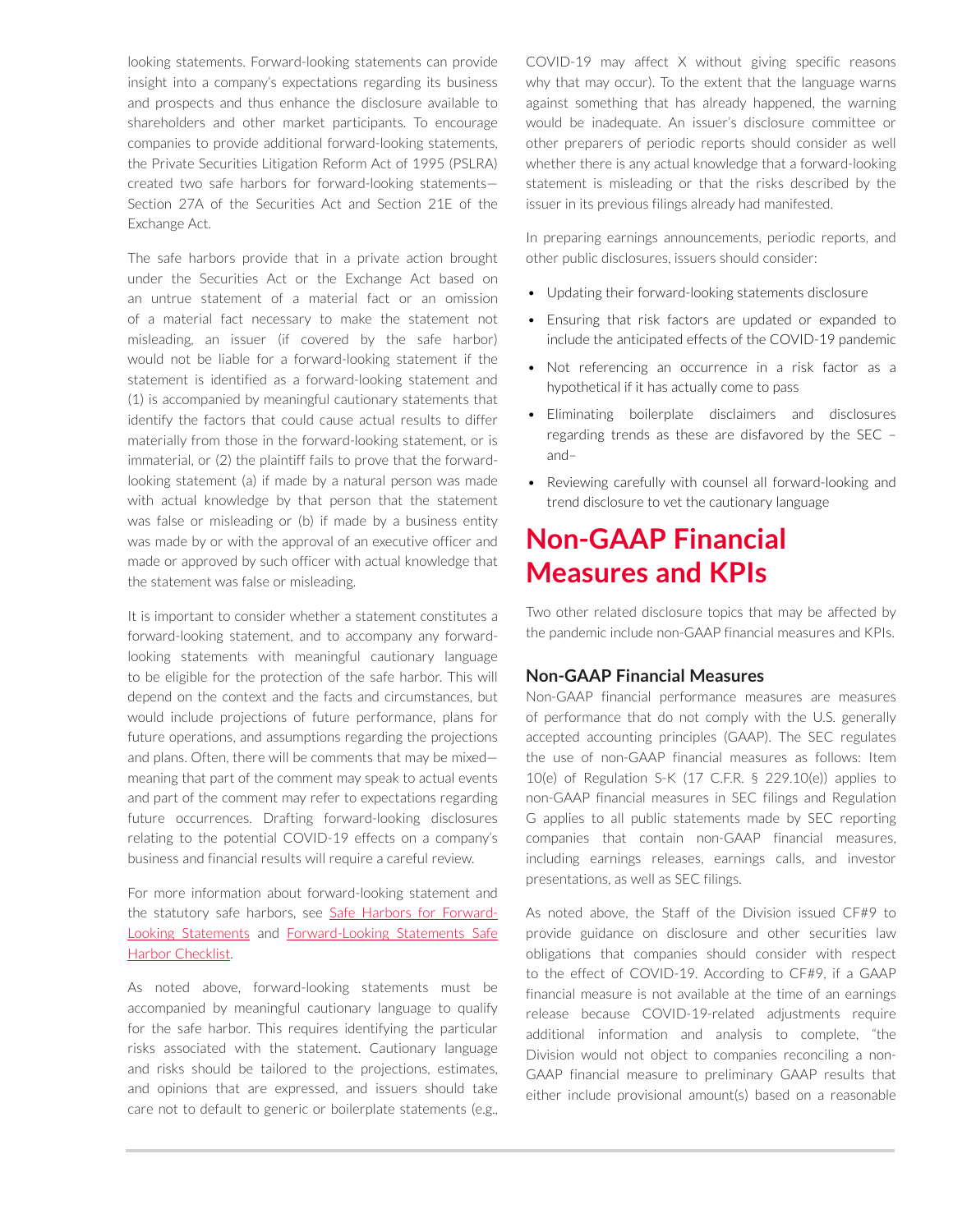estimate, or a range of reasonably estimable GAAP results." The non-GAAP financial measure should not be disclosed more prominently than the most directly comparable GAAP financial measure or range of GAAP measures. However, for SEC filings, such as Form 10-K or Form 10-Q, where GAAP financial statements are required, companies should reconcile to GAAP results and not include provisional amounts or a range of estimated results.

CF#9 specifies that in a circumstance where a company presents non-GAAP financial measures that are reconciled to provisional amount(s) or an estimated range of GAAP financial measures, the company must only include the non-GAAP financial measures it uses to report financial results to its board of directors. According to CF#9, companies should use non-GAAP financial measures and performance metrics "for the purpose of sharing with investors how management and the board are analyzing the current and potential impact of COVID-19 on the company's financial condition and operating results," and not to present a more favorable view of the company. When reconciling non-GAAP financial measures to provisional amount(s) or an estimated range of GAAP financial measures, companies should explain to the extent practicable why the line item(s) or accounting is not complete and what additional information or analysis may be needed.

As companies prepare to report their earnings, they should consider the CF#9 guidance regarding non-GAAP financial measures, while also being mindful of the Staff's guidance in recent years regarding the limited and careful approach that companies must take when presenting non-GAAP financial measures generally. At this point in the pandemic, companies that have been using COVID-19-related non-GAAP financial measures should consider whether it remains appropriate to do so to the extent that adjustments originally envisioned as temporary have become recurring.

For more information about the use of non-GAAP financial measures, see [SEC Regulation of Non-GAAP Financial](https://advance.lexis.com/open/document/lpadocument/?pdmfid=1000522&pddocfullpath=%2Fshared%2Fdocument%2Fanalytical-materials%2Furn%3AcontentItem%3A5SJT-XKD1-JJ1H-X28V-00000-00&pdcontentcomponentid=500749&pdteaserkey=sr0&pditab=allpods&ecomp=-trg&earg=sr0)  [Measures](https://advance.lexis.com/open/document/lpadocument/?pdmfid=1000522&pddocfullpath=%2Fshared%2Fdocument%2Fanalytical-materials%2Furn%3AcontentItem%3A5SJT-XKD1-JJ1H-X28V-00000-00&pdcontentcomponentid=500749&pdteaserkey=sr0&pditab=allpods&ecomp=-trg&earg=sr0) and [Earnings Releases: Regulatory Framework and](https://advance.lexis.com/open/document/lpadocument/?pdmfid=1000522&pddocfullpath=%2Fshared%2Fdocument%2Fanalytical-materials%2Furn%3AcontentItem%3A5RW7-V131-JPP5-20KN-00000-00&pdcontentcomponentid=500749&pdteaserkey=sr0&pditab=allpods&ecomp=-trg&earg=sr0)  [Disclosure Process](https://advance.lexis.com/open/document/lpadocument/?pdmfid=1000522&pddocfullpath=%2Fshared%2Fdocument%2Fanalytical-materials%2Furn%3AcontentItem%3A5RW7-V131-JPP5-20KN-00000-00&pdcontentcomponentid=500749&pdteaserkey=sr0&pditab=allpods&ecomp=-trg&earg=sr0).

#### **KPIs**

On January 30, 2020, the SEC provided [guidance](https://www.sec.gov/rules/interp/2020/33-10751.pdf) (KPI Guidance) regarding the disclosure of KPIs and other metrics used in the MD&A section of SEC filings. This guidance, which reflects the SEC's interpretation of existing MD&A requirements, became effective on February 25, 2020. The KPI Guidance describes how Item 303(a) of Regulation S-K (17 C.F.R. § 229.303(a)) and comparable requirements of Forms  $20$ -F and  $1-A$  apply to KPIs and other metrics. According to the KPI Guidance, a company needs to consider whether there are underlying estimates or assumptions for a metric or its calculation that need to be disclosed for the metric not to be materially misleading. The KPI Guidance reminds each company that uses metrics in its MD&A that, under existing requirements, it "need[s] to include such further material information, if any, as may be necessary in order to make the presentation of the metric, in light of the circumstances under which it is presented, not misleading."

Although the KPI Guidance came out before COVID-19 reached pandemic levels in the United States, as principlesbased guidance it is applicable to KPIs used in COVID-19 disclosures. COVID-19 may have impacted the KPIs or metrics that some companies had been using, in which case adjustments may be appropriate in the underlying assumptions and related disclosure. In addition, some companies may determine that alternative KPIs and metrics have become more meaningful as assessments of performance. When presenting new KPIs to reflect the pandemic, companies should review and apply the KPI Guidance to their disclosures. Examples of KPIs and metrics that may have been affected by the pandemic include employee turnover, total subscribers, monthly/daily active users, traffic growth, product volumes, same store sales, store openings and closings, and number of data breaches and holders affected by such breaches.

CF#9 expressly reminded companies of their obligations with respect to non-GAAP financial measures, including the SEC's recent guidance with respect to disclosure of KPIs and metrics. For example, if a company presents a non-GAAP financial measure or performance metric to adjust for or explain the impact of COVID-19, "it would be appropriate to highlight why management finds the measure or metric useful and how it helps investors assess the impact of COVID-19 on the company's financial position and results of operations."

The KPI Guidance emphasizes the importance of disclosure controls and procedures in including KPIs and metrics derived from the company's own information. If these indicators and metrics are material to an investment or voting decision, the KPI Guidance states that "the company should consider whether it has effective controls and procedures in place to process information related to the disclosure of such items to ensure consistency as well as accuracy."

A company that discloses performance indicators and metrics in its MD&A derived from the company's own information should thus review its disclosure controls and procedures to ensure they are effective in calculating these indicators and metrics and should discuss them with the audit committee. The audit committee should understand the performance indicators used—their purpose, whether they are wellunderstood and well-defined, the methodology for their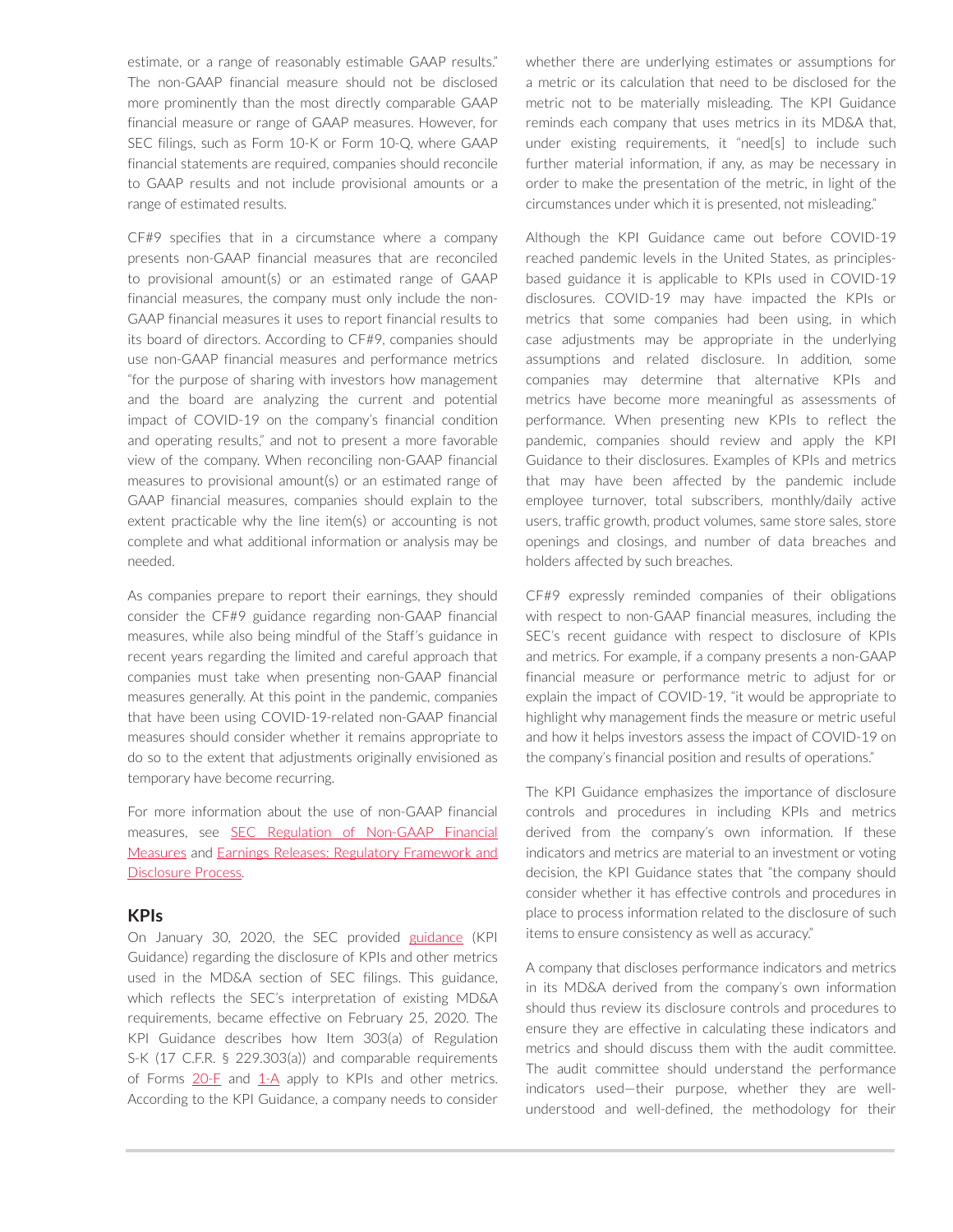calculation, and whether there have been any significant changes in the indicators presented by the company or in their calculation methodology. This review and any update of disclosure controls and procedures should be completed before the company files its next annual report on Form 10-K or quarterly report on Form 10-Q.

# **Earnings Releases and Analyst Calls**

Core securities law principals continue to apply to preparing for earnings releases and analyst calls during the pandemic. For example, under the federal securities laws, there is no general obligation for issuers to disclose material information; rather, issuers are required to do so only where the federal securities laws specifically impose such a duty. As a result, if there is no obligation under the securities laws to make a disclosure, an issuer can remain silent. If, however, an issuer decides to make positive announcements, it must ensure that it also discloses any additional information (which may be negative) that would be necessary to make the statement not misleading.

In addition to considering their duties to disclose, companies should be mindful of Regulation FD and avoid selective disclosure of material information. During tumultuous times, representatives of a company may be called upon to respond to questions from stakeholders or to comment in the context of investor presentations or investor updates on the company's financial condition. If in so doing they disclose material nonpublic information, the company generally must disclose that information, either simultaneously (in the case of intentional disclosures) or promptly (in the case of unintentional disclosures) using a reasonable method of broad public disclosure.

In issuing earnings releases and conducting investor calls, a reporting company should consider Exchange Act Section 10(b) (15 U.S.C. § 78j) and Rule 10b-5 (17 C.F.R. § 240.10b-5) thereunder, which prohibit material misstatements or omissions, compliance with Regulation FD, accompanying forward-looking statements with appropriate cautionary language, and compliance with the rules for using non-GAAP measure rules and the KPI Guidance. Balancing all of these regulatory considerations while striking the right balance between providing insights into the company's results and prospects is challenging. In reviewing periodic filings, the Staff has been increasingly focused on information communicated in earnings releases and earnings calls, particularly its consistency with the disclosures in the issuer's periodic reports.

In addition, the SEC has paid particular attention to the practice of providing guidance (and subsequent confirmation of guidance) to analysts and others. Companies take on a "high degree of risk under Regulation FD" when engaging in private discussions with analysts seeking guidance or affirmation of prior guidance. As a result of the pandemic, many companies have chosen to withdraw prior guidance and provide adjusted guidance or not provide any guidance given the many unknowns. Nonetheless, it is useful to remind management teams that no earnings guidance can be shared in discussions with analysts or others without simultaneous public disclosure. The same cautionary notes apply to the affirmation of prior guidance. It is also useful for in-house legal and investor relations teams to remind those speaking on behalf of the company to the market of the company's Regulation FD and other communications policies. There may be pressure on management teams at this time to be more forthcoming or to provide more insights to the investment community regarding their views of the company's future results. Investor calls should be scripted, if possible, and attended by at least two representatives of the company. All communications should be closely tracked to ensure that consistent messages are communicated and to react promptly if an inadvertent disclosure has occurred.

For more information about the duty to disclose and update information under the federal securities laws, see [Duties to](https://advance.lexis.com/open/document/lpadocument/?pdmfid=1000522&pddocfullpath=%2Fshared%2Fdocument%2Fanalytical-materials%2Furn%3AcontentItem%3A5JFD-50G1-F1H1-24JJ-00000-00&pdcontentcomponentid=500749&pdteaserkey=sr0&pditab=allpods&ecomp=-trg&earg=sr0)  [Disclose and Update Material Information](https://advance.lexis.com/open/document/lpadocument/?pdmfid=1000522&pddocfullpath=%2Fshared%2Fdocument%2Fanalytical-materials%2Furn%3AcontentItem%3A5JFD-50G1-F1H1-24JJ-00000-00&pdcontentcomponentid=500749&pdteaserkey=sr0&pditab=allpods&ecomp=-trg&earg=sr0) and [Disclosure of](https://advance.lexis.com/open/document/lpadocument/?pdmfid=1000522&pddocfullpath=%2Fshared%2Fdocument%2Fanalytical-materials%2Furn%3AcontentItem%3A5T8C-3YM1-JPP5-22YP-00000-00&pdcontentcomponentid=500749&pdteaserkey=sr0&pditab=allpods&ecomp=-trg&earg=sr0) [Material Nonpublic Information](https://advance.lexis.com/open/document/lpadocument/?pdmfid=1000522&pddocfullpath=%2Fshared%2Fdocument%2Fanalytical-materials%2Furn%3AcontentItem%3A5T8C-3YM1-JPP5-22YP-00000-00&pdcontentcomponentid=500749&pdteaserkey=sr0&pditab=allpods&ecomp=-trg&earg=sr0).

For more information about Regulation FD, see Regulation FD, [Regulation FD Applicability Checklist,](https://advance.lexis.com/open/document/lpadocument/?pdmfid=1000522&pddocfullpath=%2Fshared%2Fdocument%2Fforms%2Furn%3AcontentItem%3A5J59-THX1-FGRY-B34X-00000-00&pdcontentcomponentid=500751&pdteaserkey=sr0&pditab=allpods&ecomp=-trg&earg=sr0) and Regulation FD **[Training Presentation Materials](https://advance.lexis.com/open/document/lpadocument/?pdmfid=1000522&pddocfullpath=%2Fshared%2Fdocument%2Fanalytical-materials%2Furn%3AcontentItem%3A5WC3-KW31-F06F-242N-00000-00&pdcontentcomponentid=500749&pdteaserkey=sr0&pditab=allpods&ecomp=-trg&earg=sr0).** For a Regulation FD policy template, see [Regulation FD Policy.](https://advance.lexis.com/open/document/lpadocument/?pdmfid=1000522&pddocfullpath=%2Fshared%2Fdocument%2Fforms%2Furn%3AcontentItem%3A5JCK-9WF1-JN14-G4YK-00000-00&pdcontentcomponentid=500752&pdteaserkey=sr0&pditab=allpods&ecomp=-trg&earg=sr0)

For more information about earnings guidance and analyst calls, see [Earnings Guidance](https://advance.lexis.com/open/document/lpadocument/?pdmfid=1000522&pddocfullpath=%2Fshared%2Fdocument%2Fanalytical-materials%2Furn%3AcontentItem%3A5RW7-V131-JPP5-20KR-00000-00&pdcontentcomponentid=500749&pdteaserkey=sr0&pditab=allpods&ecomp=-trg&earg=sr0), [Earnings Releases: Regulatory](https://advance.lexis.com/open/document/lpadocument/?pdmfid=1000522&pddocfullpath=%2Fshared%2Fdocument%2Fanalytical-materials%2Furn%3AcontentItem%3A5RW7-V131-JPP5-20KN-00000-00&pdcontentcomponentid=500749&pdteaserkey=sr0&pditab=allpods&ecomp=-trg&earg=sr0)  [Framework and Disclosure Process](https://advance.lexis.com/open/document/lpadocument/?pdmfid=1000522&pddocfullpath=%2Fshared%2Fdocument%2Fanalytical-materials%2Furn%3AcontentItem%3A5RW7-V131-JPP5-20KN-00000-00&pdcontentcomponentid=500749&pdteaserkey=sr0&pditab=allpods&ecomp=-trg&earg=sr0), and [Memorandum to](https://advance.lexis.com/open/document/lpadocument/?pdmfid=1000522&pddocfullpath=%2Fshared%2Fdocument%2Fforms%2Furn%3AcontentItem%3A5WSD-9621-FCK4-G202-00000-00&pdcontentcomponentid=500752&pdteaserkey=sr0&pditab=allpods&ecomp=-trg&earg=sr0)  [Board of Directors on Earnings Releases](https://advance.lexis.com/open/document/lpadocument/?pdmfid=1000522&pddocfullpath=%2Fshared%2Fdocument%2Fforms%2Furn%3AcontentItem%3A5WSD-9621-FCK4-G202-00000-00&pdcontentcomponentid=500752&pdteaserkey=sr0&pditab=allpods&ecomp=-trg&earg=sr0).

# **Form 10-K and Form 10-Q Matters**

SEC disclosure requirements for periodic reports as well as proxy statements, registration statements, and other documents filed with the SEC are largely principles-based and, although not specifically mentioning pandemics, may nonetheless require disclosure of the effects on reporting companies of the COVID-19 pandemic. As is the case with other SEC disclosures, material misstatements in or omissions from COVID-19-related disclosures may give rise to SEC enforcement actions or private civil litigation. Areas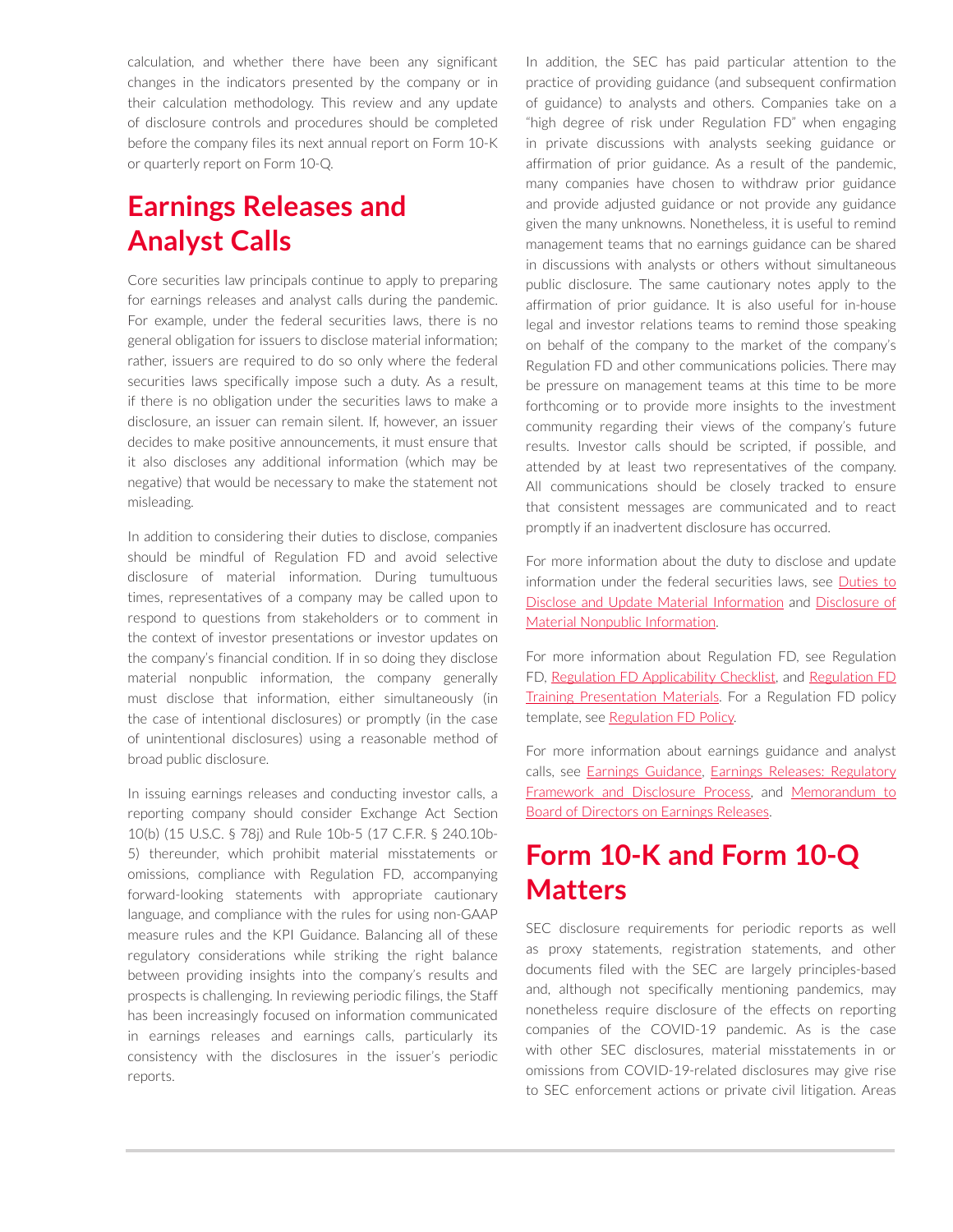in which the effects of the COVID-19 pandemic may give rise to disclosure or other securities law considerations are as follows.

#### **Risk Factors**

Item 105 of Regulation S-K (17 C.F.R. § 229.105) requires disclosure of material factors that make an investment in a company or an offering speculative or risky, as opposed to risks that could apply generically to any company. As the impact from COVID-19 has intensified, companies may be more aware of additional ways in which the pandemic poses specific risks beyond what they may have previously disclosed. And, as the pandemic persists and evolves, it may be necessary to continue to assess COVID-19 risk factor disclosures throughout the year. Consequently, companies should consider drafting more detailed risk factors relating to COVID-19 for inclusion in their next SEC filing that requires risk factor disclosure and evaluating them throughout the year to determine if they should be supplemented or revised. A company that usually incorporates risk factors by reference into its quarterly reports may instead consider updating and including additional risk factors in a Form 10-Q, or in a current report on Form 8-K, to reflect the anticipated effects of the continuing pandemic on its business and operations, particularly if the company intends to conduct a securities offering or stock repurchases in the near-term, to ensure that its filings present the most up-to-date disclosures about the company.

There are many ways in which COVID-19 may pose risks for a company. Revenues may decline in some lines of business. Some companies may face liquidity challenges, and credit may become more or less expensive to obtain. The current inflation attributed to the pandemic could pose a risk to the company. To the extent that a company maintains an investment portfolio, it may be exposed to greater market volatility. Remote working might give rise to greater cybersecurity concerns and return to in-person work plans may give rise to human capital management concerns. There could be increased litigation risk. Uncertainty with respect to the ultimate scope and duration of the pandemic may itself be a risk.

The questions for assessing and disclosing the impact of COVID-19 provided by the Staff of the Division in CF#9 and CF#9A are a helpful starting place for such analysis, but companies should consider how the pandemic has impacted their own circumstances, including that various segments of a company may be affected in different ways or degrees. For example, some segments might be having supply chain or distribution issues as a result of government shutdown orders while others may be more susceptible to a decline in discretionary spending arising from economic turbulence.

#### **Management's Discussion and Analysis**

In crafting its MD&A to disclose the effects of COVID-19, a reporting company should consider the objective of this section, which is to provide shareholders with a view of the company's business and financial results through management's eyes. MD&A also may have a forward-looking component because the MD&A requires discussion of material events and uncertainties known to management that are reasonably likely to cause reported financial information not to be necessarily indicative of future operating results or future financial condition. Known trends include both (1) matters that would have an impact on future operations and have not had an impact in the past and (2) matters that have had an impact on reported operations and are not expected to have an impact upon future operations.

The analysis for MD&A trend disclosure differs from traditional materiality analysis and involves an arguably lower disclosure threshold: Is the known trend, demand, commitment, event, or uncertainty reasonably likely to come to fruition? If management determines that it is not reasonably likely to occur, no disclosure is required. However, if management cannot make that determination, it must evaluate the consequences of the known trend, demand, commitment, event, or uncertainty on the assumption that it will come to fruition. Disclosure is then required unless management determines that a material effect on the company's financial condition or results of operations is not reasonably likely to occur.

In light of all the many unknowns related to the effects of COVID-19, government measures to address the pandemic, including economic and public health and safety measures, and the international reactions to the pandemic, this assessment may be particularly time-consuming. MD&A must also include information that a company "believes to be necessary to an understanding of its financial condition, changes in financial condition and results of operations." With COVID-19 impacting so many companies, often negatively but in some cases providing opportunities, MD&A should not only discuss COVID-19 as a known trend or uncertainty but should also provide management's perspective on the scope and extent of COVID-19s effect on the company, to the extent material.

There are many possible questions for companies in assessing the materiality of the COVID-19 pandemic as they prepare their MD&As. For example, has the company experienced problems within its supply chain or distribution network and, if so, are such issues anticipated to be ongoing? How has COVID-19 affected liquidity? How has inflation resulting from the pandemic impacted the company? Has the company drawn down on bank facilities for any reason,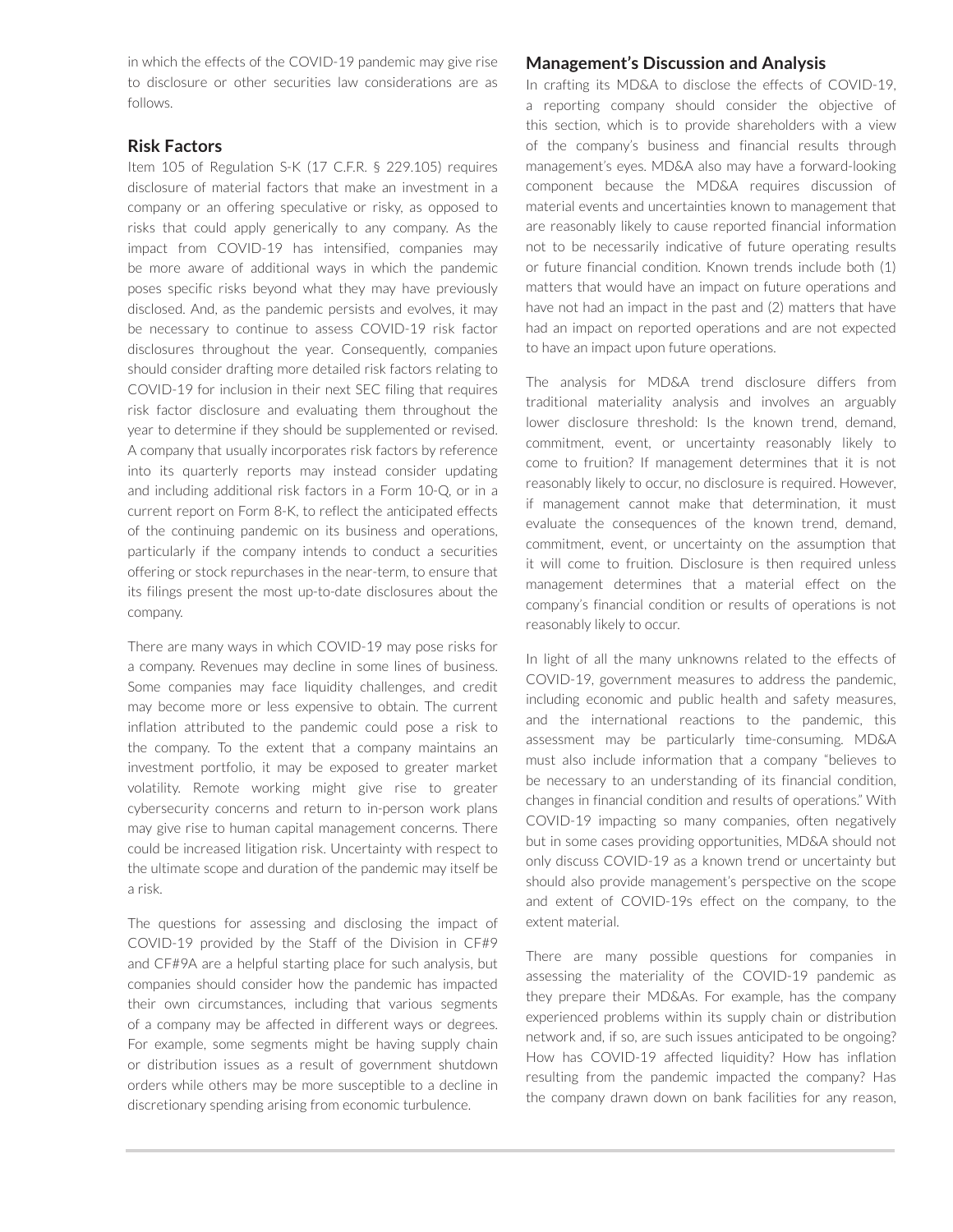including because it has not been able to access the capital markets? Has the company needed to close any locations? Does the company operate any facilities where there has been a significant outbreak of COVID-19? If the company switched its workforce to telecommuting, has there been any reduction in productivity? Is the company party to contracts with force majeure provisions that are or may be triggered by the COVID-19 pandemic, and if so, is that having a material impact on the company's business? Is the company having a dispute with its insurance carrier regarding business continuity coverage? Are vaccine mandates impacting the company's business? Are COVID-19 variants affecting the company's business?

In addition to these questions, companies should consider the effect of the COVID-19 pandemic on their use of non-GAAP financial measures and KPIs and other metrics in their MD&A disclosures, as discussed above under Non-GAAP Financial Measures and KPIs.

For a comprehensive collection of resources for MD&A, see [Management's Discussion and Analysis \(MD&A\) Resource](https://advance.lexis.com/open/document/lpadocument/?pdmfid=1000522&pddocfullpath=%2Fshared%2Fdocument%2Fanalytical-materials%2Furn%3AcontentItem%3A62N1-W4H1-FGRY-B3N2-00000-00&pdcontentcomponentid=500749&pdteaserkey=sr0&pditab=allpods&ecomp=-trg&earg=sr0)  [Kit](https://advance.lexis.com/open/document/lpadocument/?pdmfid=1000522&pddocfullpath=%2Fshared%2Fdocument%2Fanalytical-materials%2Furn%3AcontentItem%3A62N1-W4H1-FGRY-B3N2-00000-00&pdcontentcomponentid=500749&pdteaserkey=sr0&pditab=allpods&ecomp=-trg&earg=sr0).

#### **Financial Statement Issues**

Companies should discuss with their accountants whether disclosure of the effects of the pandemic is required in their financial statement footnotes, including a subsequent event footnote. Companies should also carefully assess the need for contingency disclosures, based on whether a contingent COVID-19-related loss is remote, reasonably possible, or probable. Companies will also need to determine whether, for financial statement reporting purposes, COVID-19 has caused any impairment of various types of assets. And, in extreme cases, companies may also have to consider going concern issues.

#### **Controls and Procedures**

Item 307 of Regulation S-K (17 C.F.R. § 229.307) requires a company to disclose the conclusions of its principal executive officer and principal financial officer regarding the effectiveness of its disclosure controls and procedures as of the end of each quarterly period. Item 308(c) of Regulation S-K (17 C.F.R. § 229.308) requires a company to disclose any change in its internal control over financial reporting that occurred during each quarter that has materially affected, or is reasonably likely to materially affect, its internal control over financial reporting.

"Disclosure controls and procedures" are defined in Exchange Act Rules 13a-5 (17 C.F.R. § 240.13a-5) and 15d-15 (17 C.F.R. § 240.15d-15) to mean a company's controls and other procedures designed to ensure that information required to be disclosed by the company in the reports that it files or submits under the Exchange Act is recorded, processed, summarized, and reported within the time periods specified in the SEC's rules and forms. "Internal control over financial reporting" is defined in these rules as a process designed by, or under the supervision of, a company's principal executive and principal financial officers and effected by the company's board of directors, management, and other personnel, to provide reasonable assurance regarding the reliability of financial reporting and the preparation of financial statements for external purposes in accordance with GAAP and includes those policies and procedures that:

- Pertain to the maintenance of records that in reasonable detail accurately and fairly reflect the transactions and dispositions of the assets of the company
- Provide reasonable assurance that transactions are recorded as necessary to permit preparation of financial statements in accordance with GAAP, and that receipts and expenditures of the company are being made only in accordance with authorizations of management and directors
- Provide reasonable assurance regarding prevention or timely detection of unauthorized acquisition, use, or disposition of the company's assets that could have a material effect on the financial statements

Because the COVID-19 pandemic has been affecting so many aspects of business, and many employees are working from home rather than their usual work location all or some of the time, companies should continually monitor and evaluate their disclosure controls and procedures and internal controls to make sure that they remain effective in the current environment, as well as consider whether changes should be made to ensure that they remain effective in gathering and reporting all required information. Companies may also want to consider making the potential impacts of COVID-19 an express part of their applicable controls and procedures because many disclosure decisions for the foreseeable future will be made with regard to continuing effect of the pandemic on companies and the U.S. and world economies.

In addition, because of the swiftly changing nature and impact of the COVID-19 pandemic, it is especially important for companies to consider all aspects of their business, including areas that may not normally be part of their controls and procedures processes, to determine whether any additional information could require disclosure.

For additional information about internal controls, see [Internal Control over Financial Reporting.](https://advance.lexis.com/open/document/lpadocument/?pdmfid=1000522&pddocfullpath=%2Fshared%2Fdocument%2Fanalytical-materials%2Furn%3AcontentItem%3A576Y-2CH1-DXPM-S04J-00000-00&pdcontentcomponentid=500749&pdteaserkey=sr0&pditab=allpods&ecomp=-trg&earg=sr0)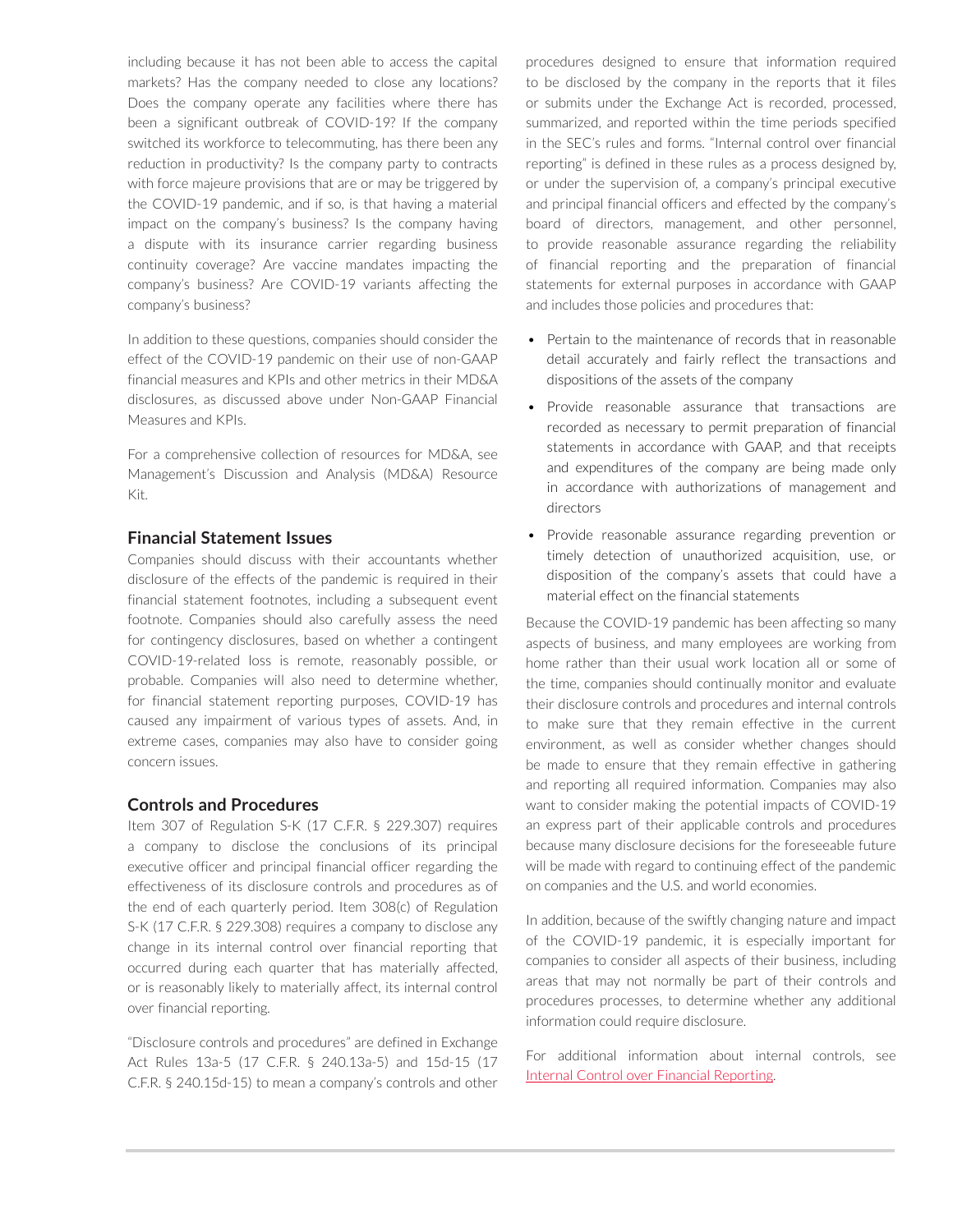### **Litigation**

Item 103 of Regulation S-K (17 C.F.R. § 229.103) requires a company to briefly describe material pending legal proceedings, other than ordinary routine litigation incidental to the business, to which the company or its subsidiaries is subject.

Companies may be subject to litigation related to the COVID-19 pandemic, either as plaintiffs or defendants. For example, some companies have sued their insurers to recover lost income under business income insurance policies. Other companies may be sued by employees alleging they have contracted COVID-19 in the workplace or objecting to company-imposed vaccine mandates. As the effects of COVID-19 proliferate the amount of related litigation is likely to continue to increase.

### **Description of Business**

Item 101(c) of Regulation S-K (17 C.F.R. § 229.101) requires a company to describe the business done and intended to be done by the company. Among the things that should be included in this disclosure are:

- Revenue-generating activities, products and/or services, and any dependence on revenue-generating activities, key products, services, product families, or customers, including governmental customers
- Status of development efforts for new or enhanced products, trends in market demand, and competitive conditions
- Sources and availability of raw materials and the duration and effect of all patents, trademarks, licenses, franchises, and concessions held
- A description of any material portion of the business that may be subject to renegotiation of profits or termination of contracts or subcontracts at the election of the government
- The extent to which the business is or may be seasonal

Each of these items could be affected as the impacts of the COVID-19 pandemic continue to evolve.

A company filing a periodic report or registration statement with the SEC that requires a business description should consider whether additional or revised disclosure is needed to reflect whether COVID-19 has materially changed, or is expected to materially change, its business. A company should start by asking questions that will help inform its disclosures, including:

- Did the company exit any business line?
- Did the company close any facility?
- Is the company having difficulty sourcing inventory and considering alternative sources to those previously used?
- Are some segments of the company's business impacted more than others?
- Did the company lay off workers as a result of a business slowdown?
- Were there any acquisitions or previously disclosed organic growth initiatives put on hold?
- How have aspects of the COVID-19 pandemic, including remote working, return to in-person working, vaccine mandates, and COVID-19 variants, impacted human capital management?

For an overview of reporting companies' periodic reporting obligations under the Exchange Act, as well as a collection of detailed practice notes, templates, and checklists on this topic, see [Periodic and Current Reporting Resource Kit](https://advance.lexis.com/open/document/lpadocument/?pdmfid=1000522&pddocfullpath=%2Fshared%2Fdocument%2Fanalytical-materials%2Furn%3AcontentItem%3A5MM6-CB71-K054-G29W-00000-00&pdcontentcomponentid=500749&pdteaserkey=sr0&pditab=allpods&ecomp=-trg&earg=sr0).

# **Financing Alternatives**

Many companies may currently be considering obtaining financing for various reasons, including bolstering their capital resources, providing stakeholders (e.g., shareholders, customers, suppliers, and lenders) with confidence regarding the company's ability to weather continued volatility, complying with bank or other contractual covenants, or simply for opportunistic reasons. The available financing alternatives will, as usual, depend on whether the company is in financial distress or merely wants to strengthen its financial position.

A company and its advisors in any financing transaction will have to consider closely whether all the company's public disclosures, including risk factors, business, and MD&A disclosures, are complete and up to date. Companies may consider minimizing the time between issuing earnings announcements and filing their periodic reports to ensure the reports are current, as financial intermediaries such as placement agents and underwriters will likely review all their periodic reports before agreeing to undertake any capitalraising transaction. Questions raised by the Division in CF#9 and CF#9A (discussed above) are relevant to the disclosure that will be required of the issuer in a capital-raising transaction.

# **Market Outlook**

As discussed above, these are unusual and uncertain times, and reporting companies and their advisors will have to consider the fundamental principles of the federal securities laws in determining when and how to make disclosures relating to the effects of COVID-19 on their businesses,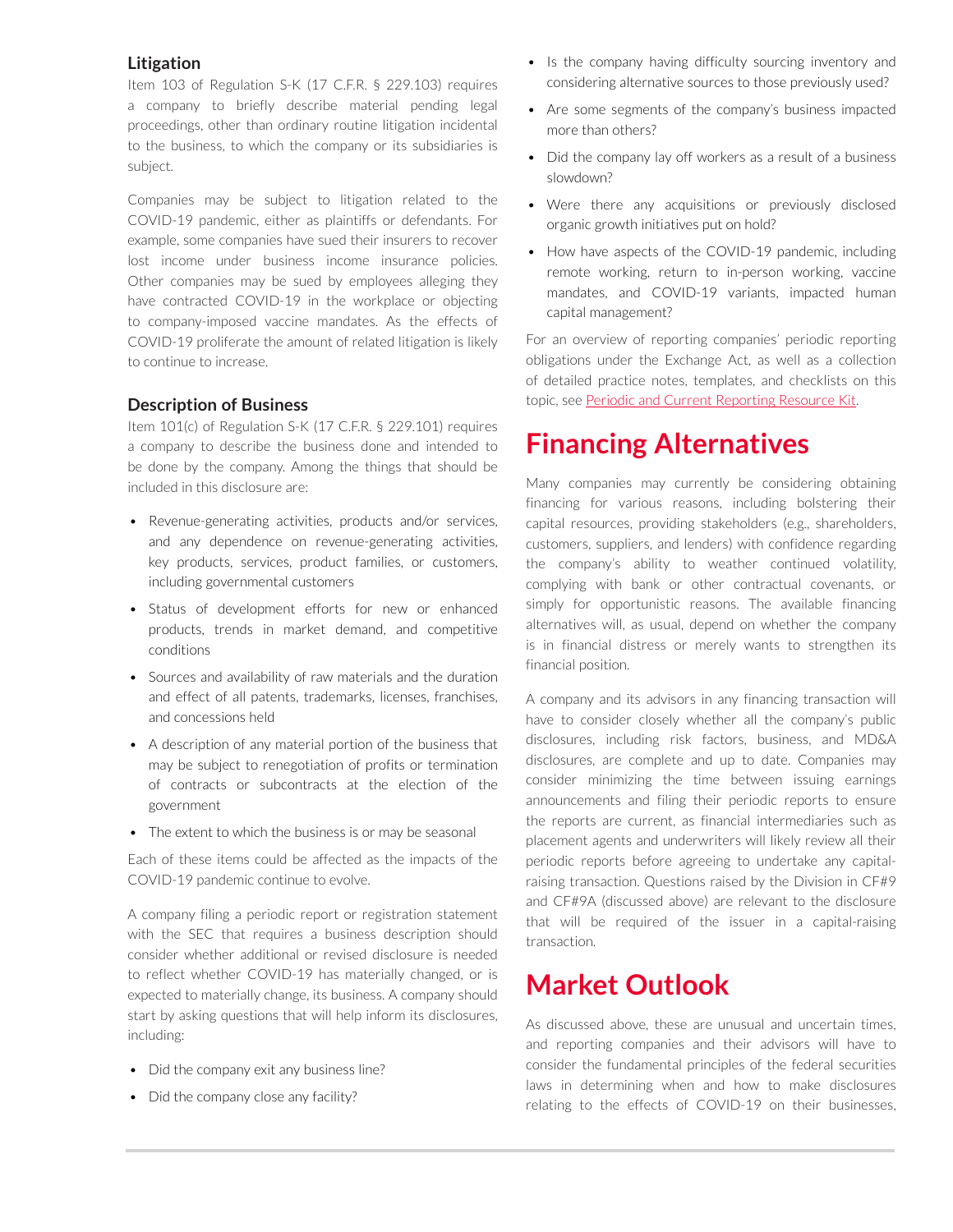results of operations, and future prospects. The relief provided by the SEC was timely and offered much-needed flexibility for issuers struggling to operate amidst stayat-home and similar orders. SEC and Staff guidance has provided useful reminders for interpreting and applying longstanding principles during an unprecedented pandemic, and companies and the lawyers who represent them should monitor the SEC's website for any additional guidance that may be forthcoming during the pandemic and its aftermath.

#### Anna Pinedo, Partner, Mayer Brown LLP

Anna Pinedo is a partner in Mayer Brown's New York office and co-leader of the Global Capital Markets practice. She concentrates her practice on securities and derivatives. Anna represents issuers, investment banks/financial intermediaries and investors in financing transactions, including public offerings and private placements of equity and debt securities, as well as structured notes and other hybrid and structured products.

She works closely with financial institutions to create and structure innovative financing techniques, including new securities distribution methodologies and financial products. She has particular financing experience in certain industries, including technology, telecommunications, healthcare, financial institutions, REITs and consumer and specialty finance. Anna has worked closely with foreign private issuers in their securities offerings in the United States and in the Euro markets. She also works with financial institutions in connection with international offerings of equity and debt securities, equity- and credit-linked notes, and hybrid and structured products, as well as medium term note and other continuous offering programs.

In the derivatives area, Anna counsels a number of major financial institutions acting as dealers and participants in the commodities and derivatives markets. She advises on structuring issues as well as on regulatory issues, including those arising under the Dodd-Frank Act. Her work focuses on foreign exchange, equity and credit derivatives products, and structured derivatives transactions. Anna has experience with a wide range of transactions and structures, including collars, swaps, forward and accelerated repurchases, forward sales, hybrid preferred stock and off-balance sheet structures. She also has advised derivatives dealers regarding their Internet sites and other Internet and electronic signature/delivery issues, as well as on compliance matters.

Anna regularly speaks at conferences and participates in panel discussions addressing securities law issues, as well as the securities issues arising in connection with derivatives and other financial products. She is the co-author of the leading capital markets treatise, Corporate Finance and the Securities Laws, published by Wolters Kluwer (6th Ed., updated 2020); co-author of A Deep Dive Into Capital Raising Transactions, published by the International Financial Law Review (2020); co-author of JOBS Act Quick Start (International Financial Law Review, 2013; updated 2014, 2016); contributor to OTC Derivatives Regulation Under Dodd-Frank: A Guide to Registration, Reporting, Business Conduct, and Clearing (Thomson Reuters, first ed. 2014, second ed. 2015, third ed. 2016, fourth ed. 2017); co-author of Considerations for Foreign Banks Financing in the US (International Financial Law Review, 2012; updated 2014, 2016); co-author of Liability Management: An Overview (International Financial Law Review, 2011, updated 2015); co-author of Structuring Liability Management Transactions (International Financial Law Review, 2018); co-author of Covered Bonds Handbook, published by Practising Law Institute (2010, updated 2012-2014); co-author of the treatise Exempt and Hybrid Securities Offerings, published by Practising Law Institute (2009, second ed. 2011, updated 2014, third ed. 2017); and co-author of BNA Tax and Accounting Portfolio: SEC Reporting Issues for Foreign Private Issuers (BNA Accounting Policy and Practice Series, 2009, second ed. 2012, third ed. 2016, fourth ed. 2020). Anna is also a contributing author to Broker-Dealer Regulation (2011, second ed. 2012, updated 2020), published by Practising Law Institute. She co-authored "The Approaches to Bank Resolution," a chapter in Bank Resolution: The European Regime (Oxford University Press, 2016). Anna contributed to The Future of Bank Funding and Capital: Solutions for Issuers, Opportunities for Investors (IFR Market Intelligence, 2009). Additionally, Anna co-authored "The Ties that Bind: The Prime-Brokerage Regulation," a chapter in Global Financial Crisis (Globe Law and Business, 2009); "The Law: Legal and Regulatory Framework," a chapter in PIPEs: A Guide to Private Investments in Public Equity (Bloomberg, 2006); and "The Impact Security: Reimagining the Nonprofit Capital Market," a chapter in What Matters: Investing in Results to Build Strong, Vibrant Communities (Federal Reserve Bank of San Francisco and Nonprofit Finance Fund, 2017). Anna is a contributor to Practising Law Institute's "BD/IA: Regulation in Focus" blog.

Anna is a member of the American Bar Association's (ABA) Committee on the Federal Regulation of Securities, a member of the subcommittee on Disclosure and Continuous Reporting, chair of the subcommittee on Securities Registration, chair of the subcommittee on Annual Review, and a member of the task force on the future of securities regulation.

She has participated in the drafting committee for the ABA's comment letters on such topics as securities offering reform, revisions to the definition of accelerated filer and smaller reporting company, amendments to the accredited investor definition; amendments to the exempt offering framework; and various JOBS Act-related and disclosure effectiveness related matters. Anna also is a member of the ABA Committee on the Regulation of Futures and Derivatives Instruments. Anna is a chair of the Structured Products Association Legal, Regulatory and Compliance Executive Committee. She is a member of the Mortgage Bankers Association's Mortgage REIT Council and a member of the MBA's Secondary & Capital Markets Committee.

Anna is an adjunct professor at the George Washington University School of Law and member of the George Washington University Center for Law, Economics & Finance Advisory Board. She is a member of the Visiting Committee of the Law School of the University of Chicago. Anna was a member of the University of Chicago Legal Forum during her time at the University of Chicago Law School.